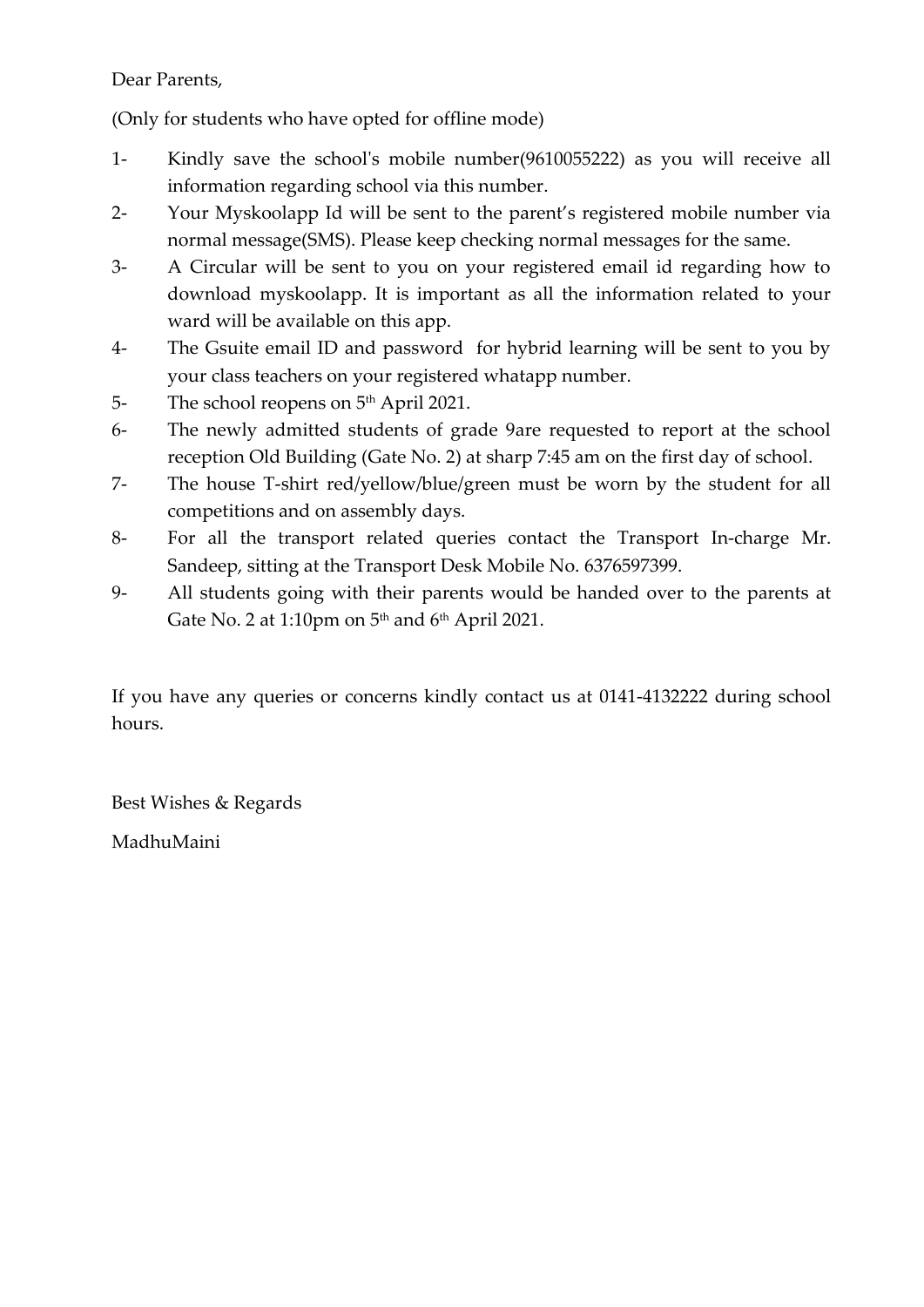# Dear Parents,

(Only for students who have opted for online mode)

- 1- Kindly save the school's mobile number(9610055222) as you will receive all information regarding school via this number.
- 2- Your Myskoolapp Id will be sent to the parent's registered mobile number via normal message(SMS). Please keep checking normal messages for the same.
- 3- A Circular will be sent to you on your registered email id regarding how to download myskoolapp. It is important as all the information related to your ward will be available on this app.
- 4- The Gsuite email ID and password for hybrid learning will be sent to you by your class teachers on your registered whatapp number.
- 5- Kindly check the time table before the session begins and if you have not received it please contact the Class Teacher.
- 6- In case of any technical glitch kindly contact the IT help of your Grade.

# **Help desk** numbers and email ids for **Technical Support for Students**

| Grade          | <b>Name of Contact</b> | Mobile     | EmailID                           |
|----------------|------------------------|------------|-----------------------------------|
|                | Person                 | Number     |                                   |
| $\overline{2}$ | PoojaJamwal            | 9602832662 | poojajamwal.it@jphschool.com      |
| 3              | Shiva Gaur             | 9694535140 | shivagaur.it@jphschool.com        |
| 4              | Vishnu Sharma          | 9001920900 | vishnu.office@jphschool.com       |
| 5              | Girwar Singh           | 9929267797 | girwarsingh.it@jphschool.com      |
| 6              | LaxmanRao              | 9950841180 | itdept@jphschool.com              |
| 7              | PrachiAnand            | 9352138621 | prachianand.it@jphschool.com      |
| 8              | Monica Shekhawat       | 7597732757 | monicashekhawat.it@jphschool.com  |
| 9              | Jeet Mukherjee         | 9887404014 | jeetmukherjee.music@jphschool.com |
| 10             | Ankita Sharma          | 9829246133 | ankita.coord@jphschool.com        |
| 11 & 12 Hum    | Himanshi Sharma        | 9928118345 | himanshi.it@jphschool.com         |
| 11 & 12 Com    | NoharSolanki           | 9929610871 | noharsolanki.it@jphschool.com     |
| 11 & 12 Sci.   | Archana Sharma         | 9782400494 | archnasharma.it@jphschool.com     |
| Add. Support   | KP Paulraj             | 7023388255 | paul.raj@jphschool.com            |

7- The school reopens on 5th April 2021.

8- During the online classes, the student should put his/her camera on, all the time.

If you have any queries or concerns kindly contact us at 0141-4132222 during school hours.

Best Wishes & Regards

MadhuMaini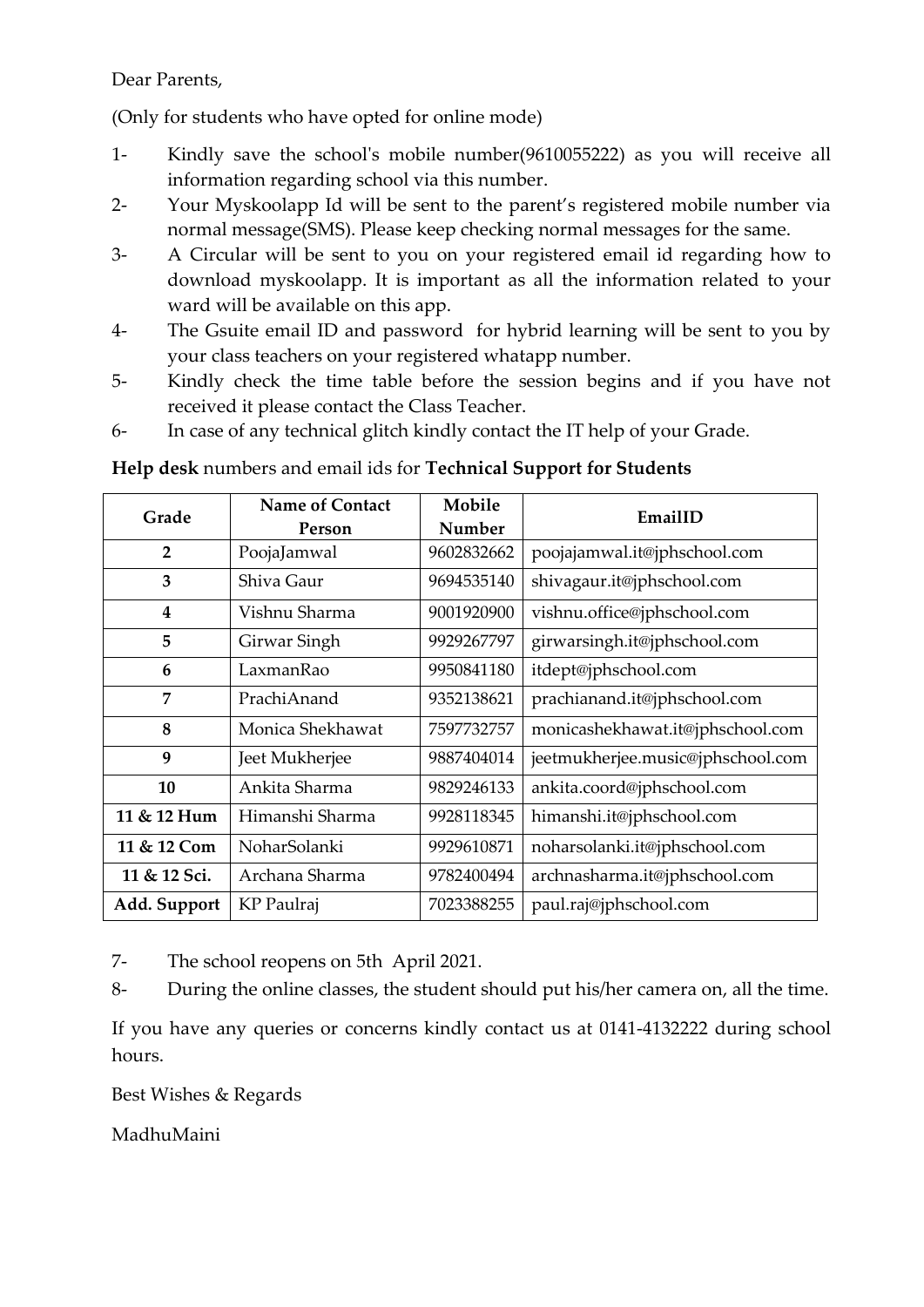Dear Parents& Students (Grade 11-Com & Hum)

- 1- The school reopens on 22nd April 2021 (Thursday). The classes will be conducted online as per the latest Govt. directives
- 2- Kindly save the school's mobile number(9610055222) as you will receive all information regarding school via this number.
- 3- The school ERP Myskoolappshould be downloaded from play store. TheMyskoolappIds of the parents and students will be sent to the respective parent's registered mobile number by the class teacher.
- 4- The Gsuite email ID and password for hybrid learning will also be sent by the class teachers on your registered whatsapp number.
- 5- Kindly check the time table before the session begins and if you have not received it please contact the Class Teacher.
- 6- In case you require any technical assistance kindly contact the IT help of your Grade.

| Grade                     | <b>Name of Contact</b><br>Person | Mobile<br>Number | EmailID                       |
|---------------------------|----------------------------------|------------------|-------------------------------|
| 11 & 12 Hum               | Himanshi Sharma                  | 9928118345       | himanshi.it@jphschool.com     |
| 11 & 12 Com               | NoharSolanki                     | 9929610871       | noharsolanki.it@jphschool.com |
| Add. Support   KP Paulraj |                                  | 7023388255       | paul.raj@jphschool.com        |

**Help desk** numbers and email ids for **Technical Support for Students** 

If you have any queries or concerns kindly contact your Class teacher or Coordinator.

Best Wishes & Regards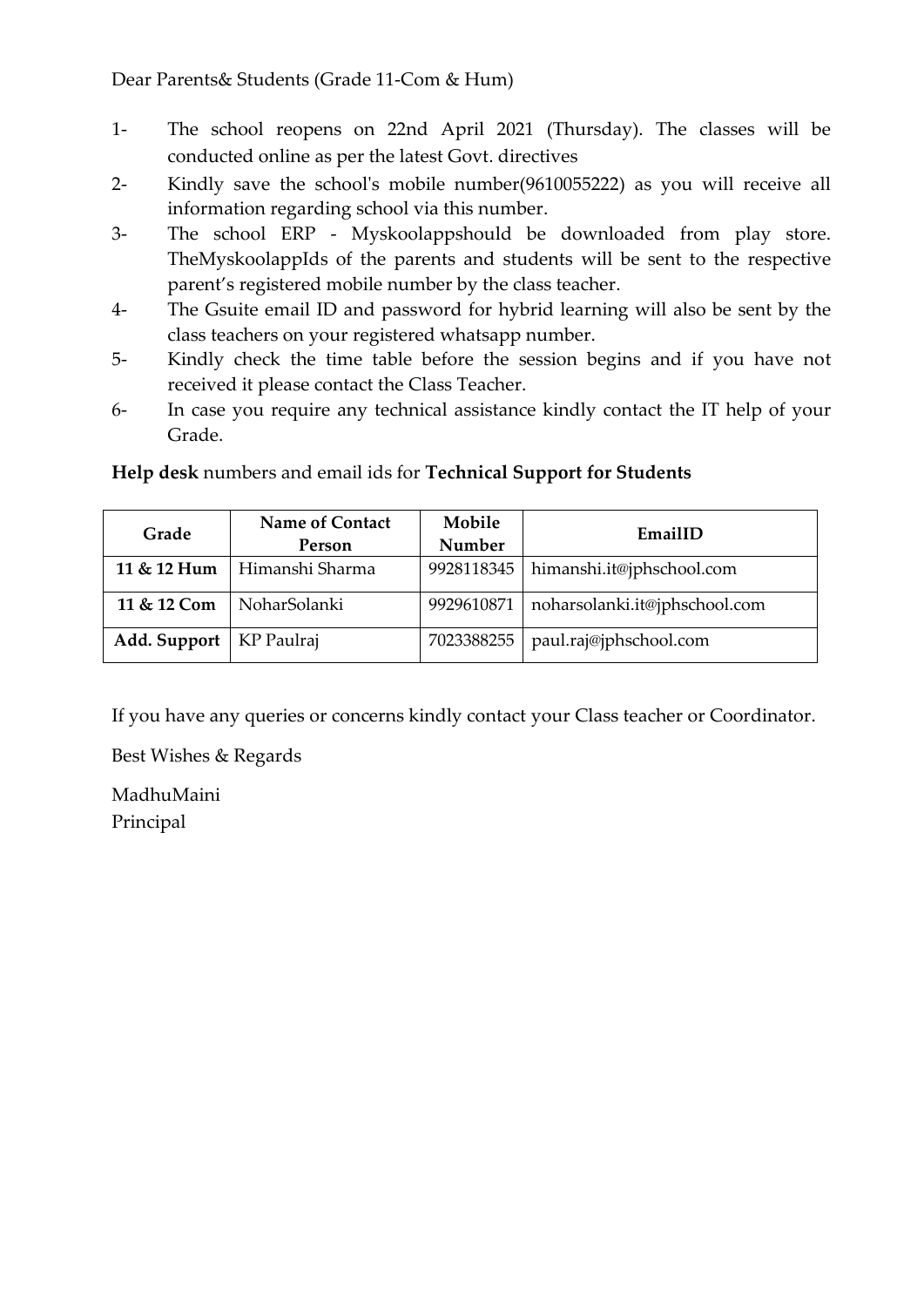**Regular classes would be conducted online from 22nd of April'21 (Thursday) onwards till further notice as per the latest Govt. directives.**

We are committed to provide a productive learning environment to your ward.

**Kindly note the following important points -**

- (a) Login to your Google classroom using the email and password shared by school. You can change the password for securing your account.
- (b) **Login at least 5 mins before the class time.**
- (c) Keep your devices fully charged. Check that your internet connection is stable and appropriate.
- (d) Keep your **camera on** for a better learning experience.
- (e) **For any kind of technical assistance you may contact at the helpdesk mail ID and contact number given below only between 7:45 a.m. to 1:50 p.m.**

| Grade        | <b>Name of Contact</b> | Mobile     | EmailID                       |
|--------------|------------------------|------------|-------------------------------|
|              | Person                 | Number     |                               |
| 11 & 12 Hum  | Himanshi Sharma        | 9928118345 | himanshi.it@jphschool.com     |
| 11 & 12 Com  | NoharSolanki           | 9929610871 | noharsolanki.it@jphschool.com |
| Add. Support | KP Paulraj             | 7023388255 | paul.raj@jphschool.com        |

Take care of yourself and stay safe!

God Bless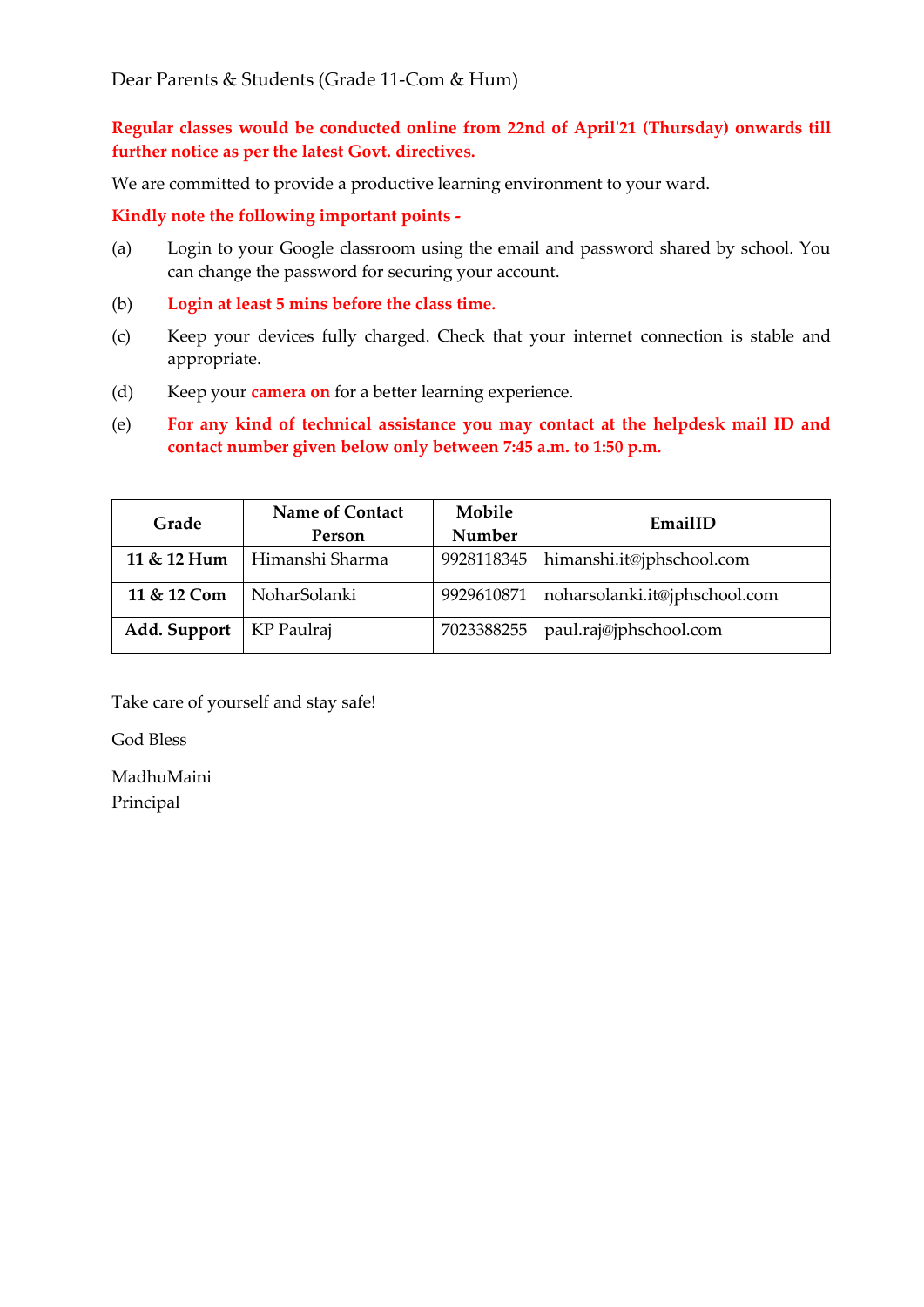Dear Parents& Students (Grade 11-Sc.)

- 1- The school reopens on 28th April 2021 (Wednesday). The classes will be conducted online as per the latest Govt. directives
- 2- Kindly save the school's mobile number(9610055222) as you will receive all information regarding school via this number.
- 3- The school ERP Myskoolappshould be downloaded from play store. The MyskoolappIds of the parents and students will be sent to the respective parent's registered mobile number by the class teacher.
- 4- The Gsuite email ID and password for hybrid learning will also be sent by the class teachers on your registered whatsapp number.
- 5- Kindly check the time table before the session begins and if you have not received it please contact the Class Teacher.
- 6- In case you require any technical assistance kindly contact the IT help of your Grade.

# **Help desk** numbers and email ids for **Technical Support for Students**

| Grade                            | <b>Name of Contact</b><br>Person | Mobile<br>Number | EmailID                             |
|----------------------------------|----------------------------------|------------------|-------------------------------------|
| 11 & 12 Sci.                     | Archana Sharma                   | 9782400494       | archnasharma.it@jphschool.com       |
| <b>Add. Support</b>   KP Paulraj |                                  |                  | 7023388255   paul.raj@jphschool.com |

If you have any queries or concerns kindly contact your Class teacher or Coordinator.

Best Wishes & Regards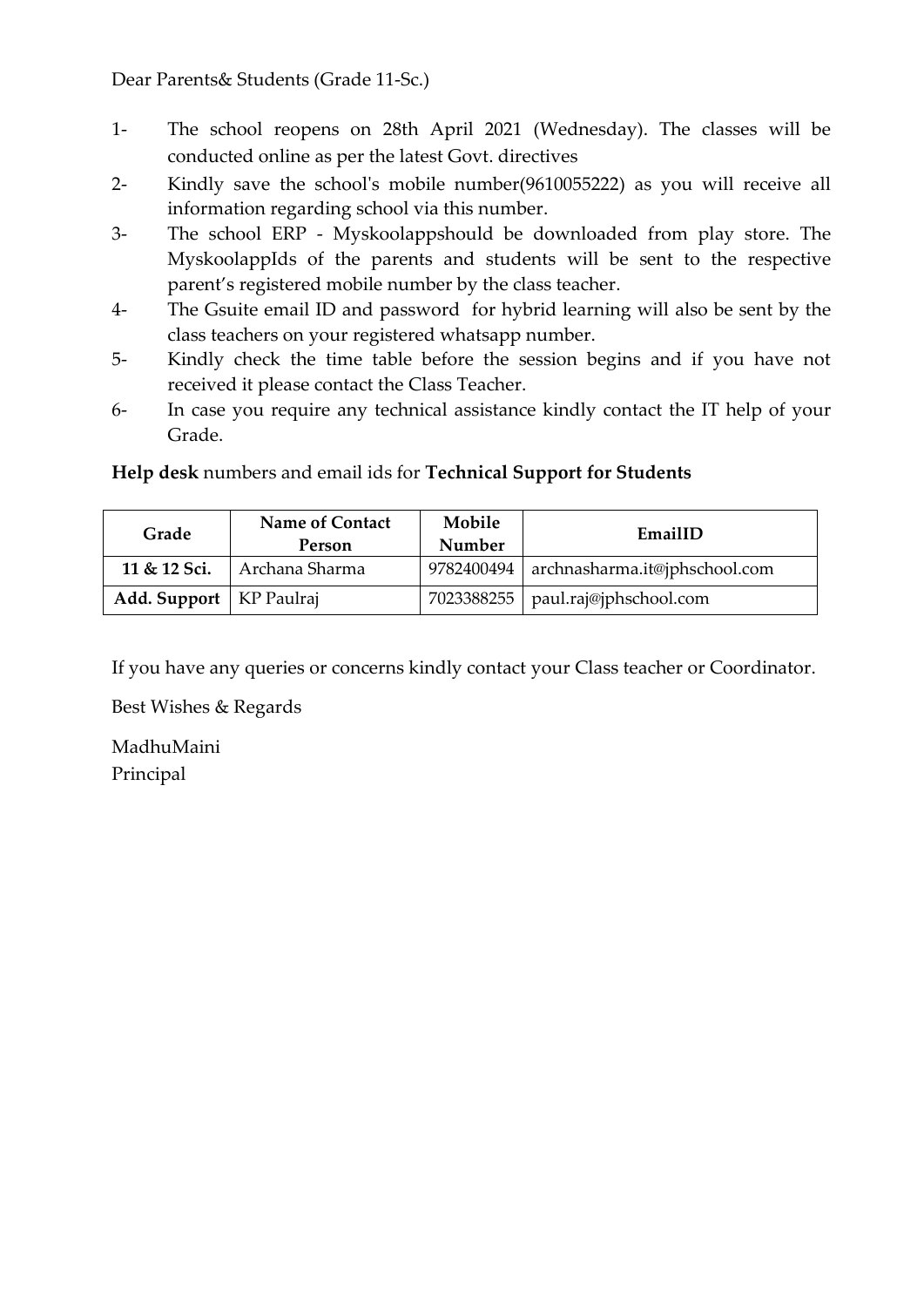Dear Parents & Students (Grade 11-Sc.)

**Regular classes would be conducted online from 30th of April'21 (Friday) onwards till further notice as per the latest Govt. directives.**

We are committed to provide a productive learning environment to your ward.

**Kindly note the following important points -**

- (a) Login to your Google classroom using the email and password shared by school. You can change the password for securing your account.
- (b) **Login at least 5 mins before the class time.**
- (c) Keep your devices fully charged. Check that your internet connection is stable and appropriate.
- (d) Keep your **camera on** for a better learning experience.
- (e) **For any kind of technical assistance you may contact at the helpdesk mail ID and contact number given below only between 7:45 a.m. to 1:50 p.m.**

| Grade                     | <b>Name of Contact</b><br>Person | Mobile<br>Number | EmailID                                    |
|---------------------------|----------------------------------|------------------|--------------------------------------------|
|                           | 11 & 12 Sci.   Archana Sharma    |                  | 9782400494   archnasharma.it@jphschool.com |
| Add. Support   KP Paulraj |                                  |                  | 7023388255   paul.raj@jphschool.com        |

Take care of yourself and stay safe!

God Bless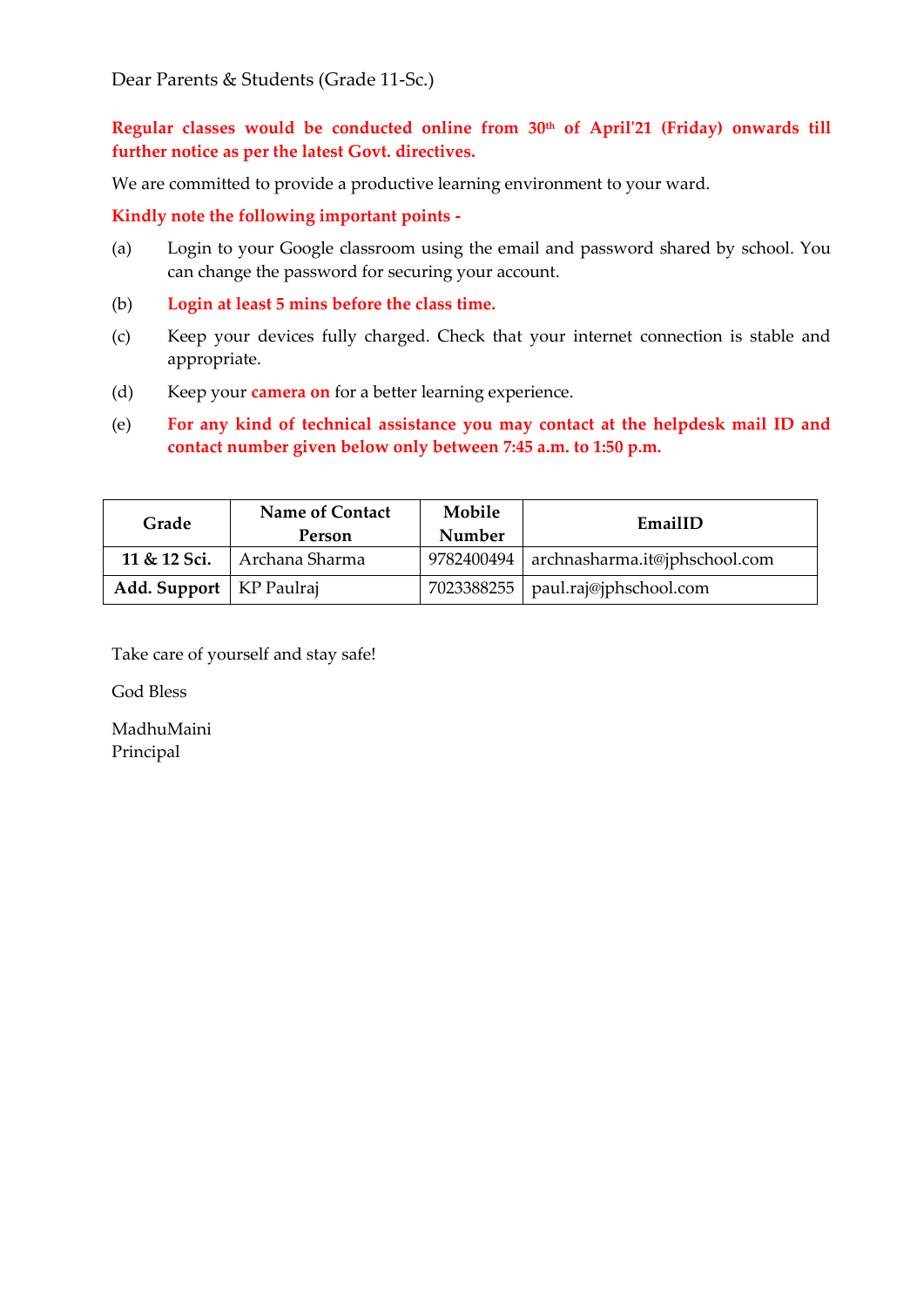**Regular classes would be conducted online from 20th of May'21 (Thursday) onwards till further notice as per the latest Govt. directives.**

We are committed to provide a productive learning environment to your ward.

**Kindly note the following important points -**

- (a) Login to your Google classroom using the email and password shared by school. You can change the password for securing your account.
- (b) **Login at least 5 mins before the class time.**
- (c) Keep your devices fully charged. Check that your internet connection is stable and appropriate.
- (d) Keep your **camera on** for a better learning experience.
- (e) **For any kind of technical assistance you may contact at the helpdesk mail ID and contact number given below only between 7:45 a.m. to 1:50 p.m.**

| Grade                     | <b>Name of Contact</b><br>Person | Mobile<br>Number | EmailID                                    |
|---------------------------|----------------------------------|------------------|--------------------------------------------|
| 11 & 12 Sci.              | Archana Sharma                   |                  | 9782400494   archnasharma.it@jphschool.com |
| Add. Support   KP Paulraj |                                  |                  | 7023388255   paul.raj@jphschool.com        |

Take care of yourself and stay safe!

God Bless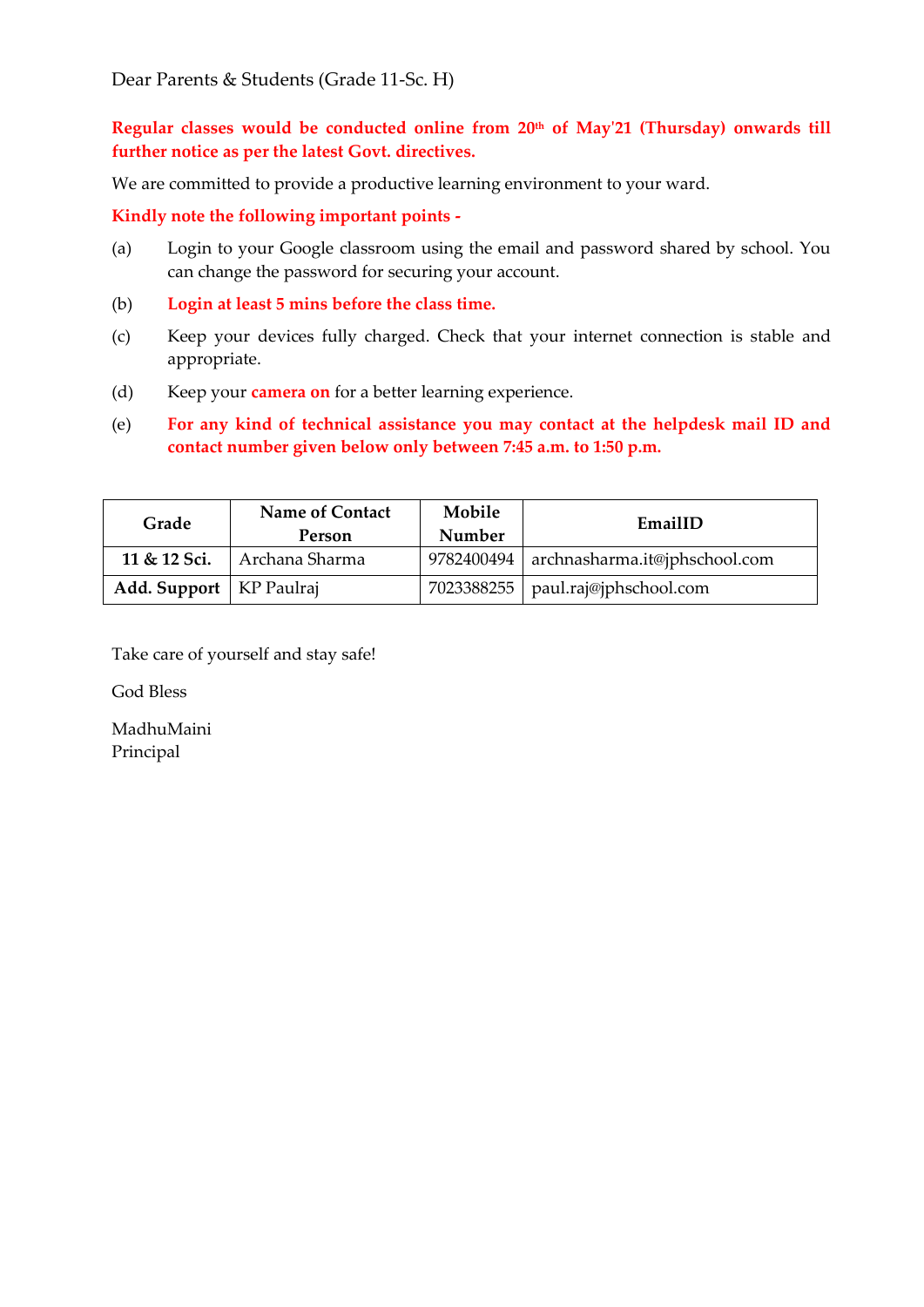# Dear Parents,

(Only for students who have opted for offline mode)

- 1- Kindly save the school's mobile number (9610055222) as you will receive all information regarding school via this number.
- 2- Your Myskoolapp Id will be sent to the parent's registered mobile number via normal message(SMS). Please keep checking normal messages for the same.
- 3- A Circular will be sent to you on your registered email id regarding how to download myskoolapp. It is important as all the information related to your ward will be available on this app.
- 4- The Gsuite email ID and password for hybrid learning will be sent to you by your class teachers on your registered whatapp number.
- 5- The school reopens on 5<sup>th</sup> April 2021.
- 6- The newly admitted students of grade 9 are requested to report at the school reception Old Building (Gate No. 2) at sharp 7:45 am on the first day of school.
- 7- The house T-shirt red/yellow/blue/green must be worn by the student for all competitions and on assembly days.
- 8- For all the transport related queries contact the Transport In-charge Mr. Sandeep, sitting at the Transport Desk Mobile No. 6376597399.
- 9- All students going with their parents would be handed over to the parents at Gate No. 2 at 1:10 pm on  $5<sup>th</sup>$  and  $6<sup>th</sup>$  April 2021.

If you have any queries or concerns kindly contact us at 0141-4132222 during school hours.

Best Wishes & Regards

Madhu Maini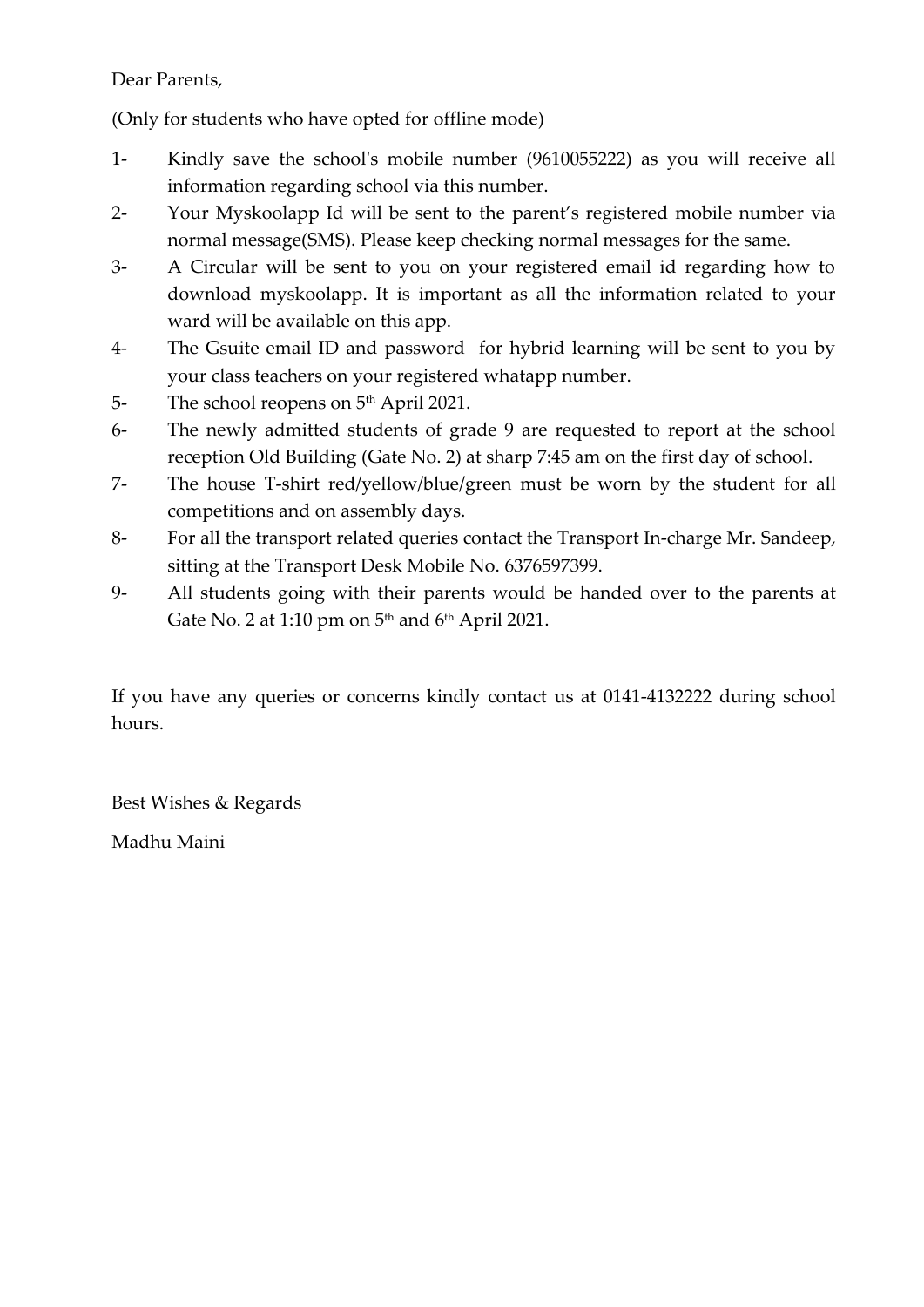# Dear Parents,

(Only for students who have opted for online mode)

- 1- Kindly save the school's mobile number (9610055222) as you will receive all information regarding school via this number.
- 2- Your Myskoolapp Id will be sent to the parent's registered mobile number via normal message(SMS). Please keep checking normal messages for the same.
- 3- A Circular will be sent to you on your registered email id regarding how to download myskoolapp. It is important as all the information related to your ward will be available on this app.
- 4- The Gsuite email ID and password for hybrid learning will be sent to you by your class teachers on your registered whatapp number.
- 5- Kindly check the time table before the session begins and if you have not received it please contact the Class Teacher.
- 6- In case of any technical glitch kindly contact the IT help of your Grade.

# **Help desk** numbers and email ids for **Technical Support for Students**

| Grade          | <b>Name of Contact</b><br>Person | Mobile<br>Number | <b>Email ID</b>                   |
|----------------|----------------------------------|------------------|-----------------------------------|
| $\overline{2}$ | Pooja Jamwal                     | 9602832662       | poojajamwal.it@jphschool.com      |
| 3              | Shiva Gaur                       | 9694535140       | shivagaur.it@jphschool.com        |
| 4              | Vishnu Sharma                    | 9001920900       | vishnu.office@jphschool.com       |
| 5              | Girwar Singh                     | 9929267797       | girwarsingh.it@jphschool.com      |
| 6              | Laxman Rao                       | 9950841180       | itdept@jphschool.com              |
| 7              | Prachi Anand                     | 9352138621       | prachianand.it@jphschool.com      |
| 8              | Monica Shekhawat                 | 7597732757       | monicashekhawat.it@jphschool.com  |
| 9              | Jeet Mukherjee                   | 9887404014       | jeetmukherjee.music@jphschool.com |
| 10             | Ankita Sharma                    | 9829246133       | ankita.coord@jphschool.com        |
| 11 & 12 Hum    | Himanshi Sharma                  | 9928118345       | himanshi.it@jphschool.com         |
| 11 & 12 Com    | Nohar Solanki                    | 9929610871       | noharsolanki.it@jphschool.com     |
| 11 & 12 Sci.   | Archana Sharma                   | 9782400494       | archnasharma.it@jphschool.com     |
| Add. Support   | KP Paulraj                       | 7023388255       | paul.raj@jphschool.com            |

7- The school reopens on 5th April 2021.

8- During the online classes, the student should put his/her camera on, all the time.

If you have any queries or concerns kindly contact us at 0141-4132222 during school hours.

Best Wishes & Regards

Madhu Maini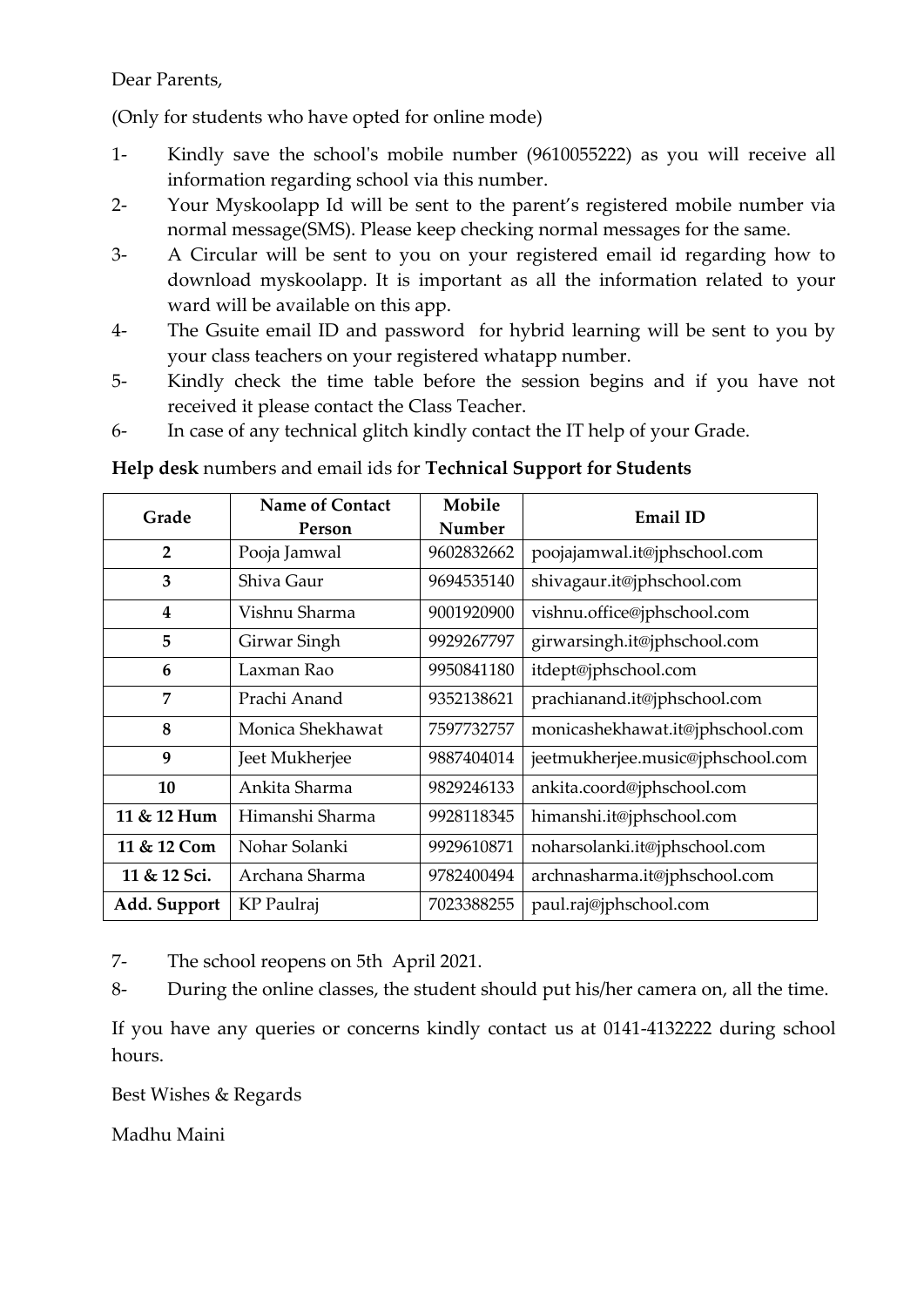Dear Parents & Students (Grade 11-Com & Hum)

- 1- The school reopens on 22nd April 2021 (Thursday).
- 2- Kindly save the school's mobile number (9610055222) as you will receive all information regarding school via this number.
- 3- The school ERP Myskoolapp should be downloaded from play store. The Myskoolapp Ids of the parents and students will be sent to the parent's registered mobile number by the class teacher.
- 4- The Gsuite email ID and password for hybrid learning will also be sent by the class teachers on your registered whatsapp number.
- 5- Kindly check the time table before the session begins and if you have not received it please contact the Class Teacher.
- 6- In case you require any technical assistance kindly contact the IT help of your Grade.

| Grade        | <b>Name of Contact</b><br>Person | Mobile<br>Number | <b>Email ID</b>               |
|--------------|----------------------------------|------------------|-------------------------------|
| 11 & 12 Hum  | Himanshi Sharma                  | 9928118345       | himanshi.it@jphschool.com     |
| 11 & 12 Com  | Nohar Solanki                    | 9929610871       | noharsolanki.it@jphschool.com |
| Add. Support | KP Paulraj                       | 7023388255       | paul.raj@jphschool.com        |

**Help desk** numbers and email ids for **Technical Support for Students** 

If you have any queries or concerns kindly contact your Class teacher or Coordinator.

Best Wishes & Regards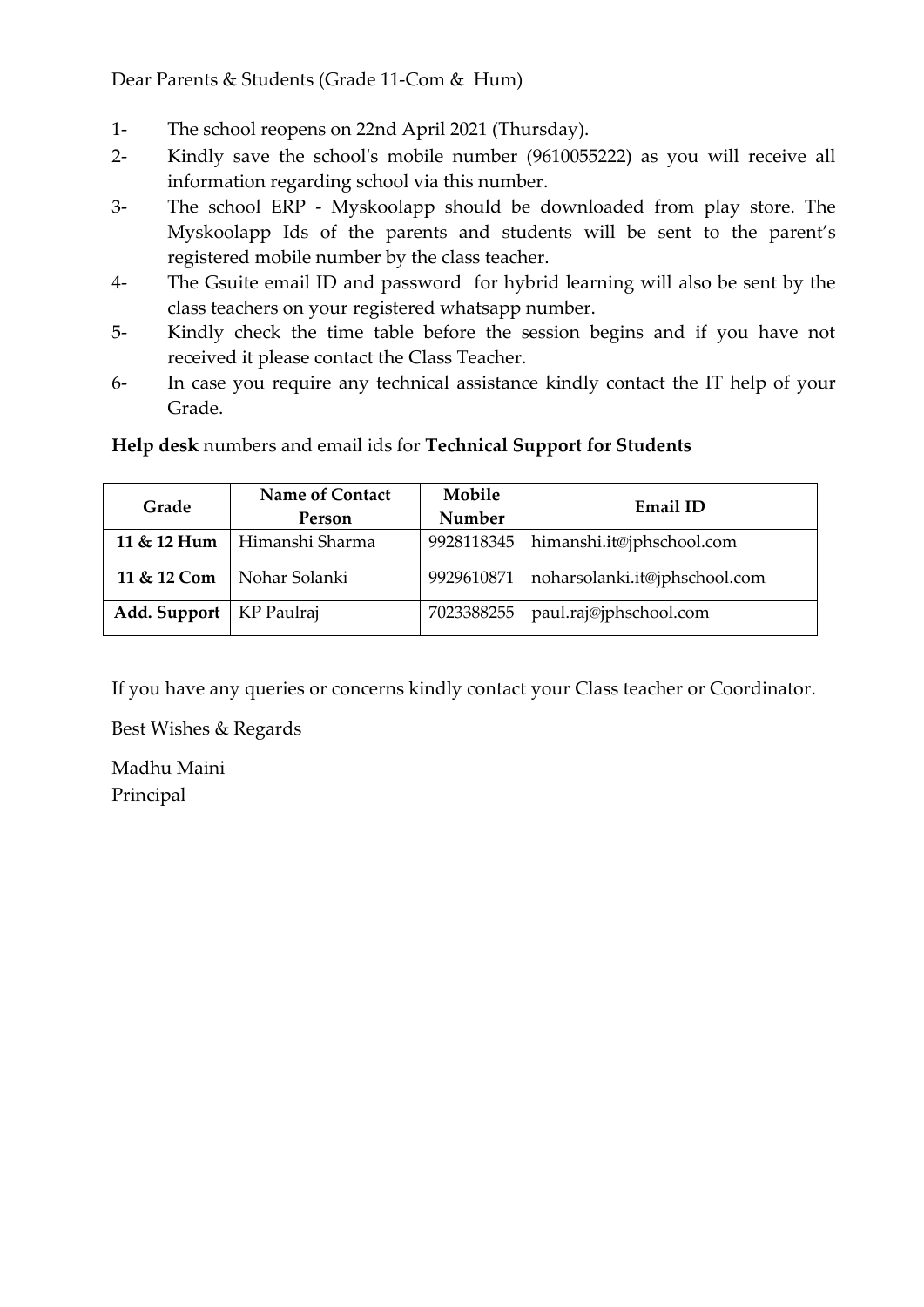## **Regular classes would be conducted online from 22nd of April'21 (Thursday) onwards till further notice as per the latest Govt. directives.**

We are committed to provide a productive learning environment to your ward.

**Kindly note the following important points -**

- (a) Login to your Google classroom using the email and password shared by school. You can change the password for securing your account.
- (b) **Login at least 5 mins before the class time.**
- (c) Keep your devices fully charged. Check that your internet connection is stable and appropriate.
- (d) Keep your **camera on** for a better learning experience.
- (e) **For any kind of technical assistance you may contact at the helpdesk mail ID and contact number given below only between 7:45 a.m. to 1:50 p.m.**

| Grade        | <b>Name of Contact</b> | Mobile     | Email ID                      |
|--------------|------------------------|------------|-------------------------------|
|              | Person                 | Number     |                               |
| 11 & 12 Hum  | Himanshi Sharma        | 9928118345 | himanshi.it@jphschool.com     |
| 11 & 12 Com  | Nohar Solanki          | 9929610871 | noharsolanki.it@jphschool.com |
| Add. Support | KP Paulraj             | 7023388255 | paul.raj@jphschool.com        |

Take care of yourself and stay safe!

God Bless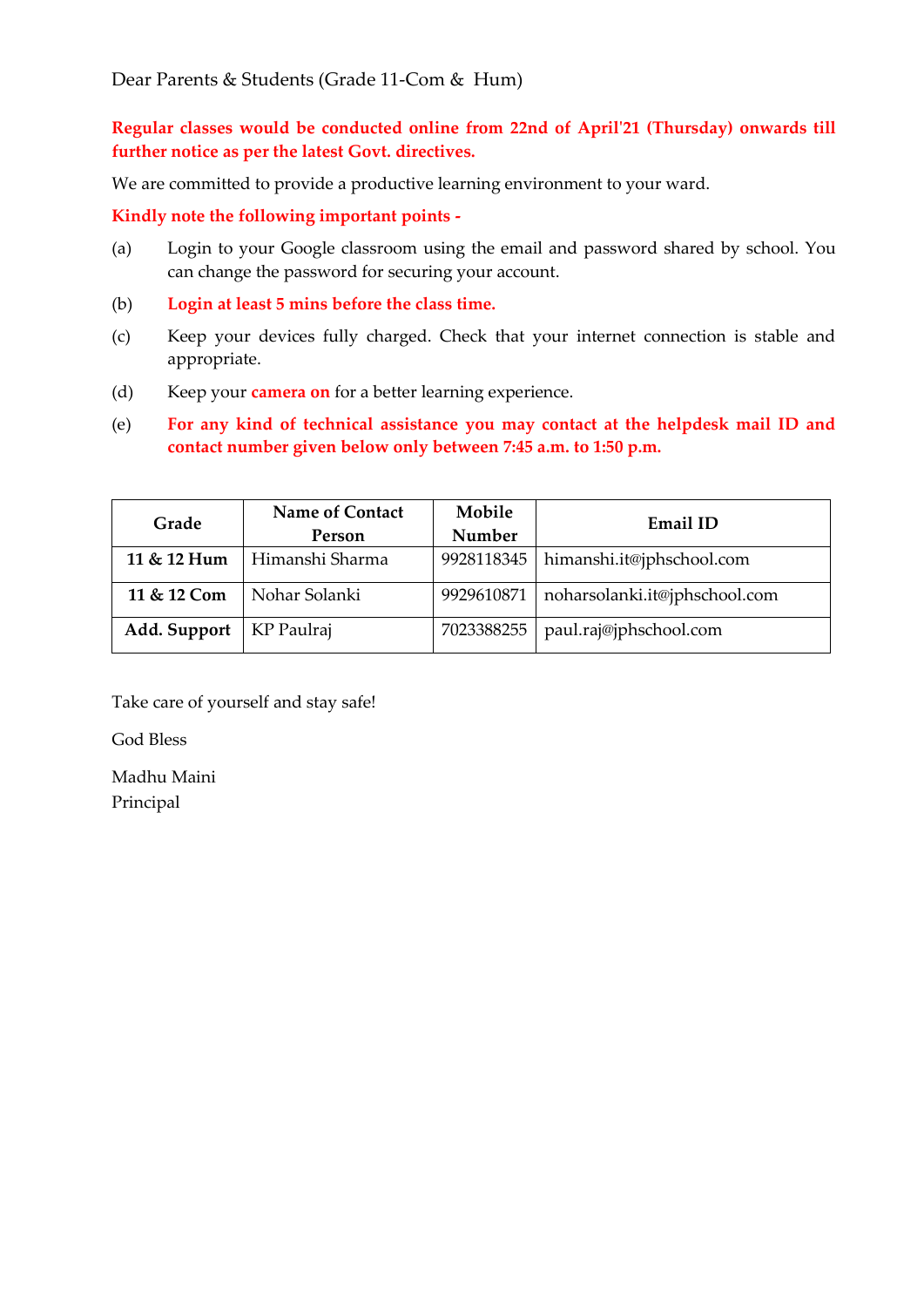Dear Parents & Students (Grade 11-Sc.)

- 1- The school reopens on 28th April 2021 (Wednesday).
- 2- Kindly save the school's mobile number (9610055222) as you will receive all information regarding school via this number.
- 3- The school ERP Myskoolapp should be downloaded from play store. The Myskoolapp Ids of the parents and students will be sent to the parent's registered mobile number by the class teacher.
- 4- The Gsuite email ID and password for hybrid learning will also be sent by the class teachers on your registered whatsapp number.
- 5- Kindly check the time table before the session begins and if you have not received it please contact the Class Teacher.
- 6- In case you require any technical assistance kindly contact the IT help of your Grade.

**Help desk** numbers and email ids for **Technical Support for Students** 

| Grade                     | <b>Name of Contact</b><br><b>Person</b> | Mobile<br>Number | <b>Email ID</b>                            |
|---------------------------|-----------------------------------------|------------------|--------------------------------------------|
| 11 & 12 Sci.              | Archana Sharma                          |                  | 9782400494   archnasharma.it@jphschool.com |
| Add. Support   KP Paulraj |                                         |                  | 7023388255   paul.raj@jphschool.com        |

If you have any queries or concerns kindly contact your Class teacher or Coordinator.

Best Wishes & Regards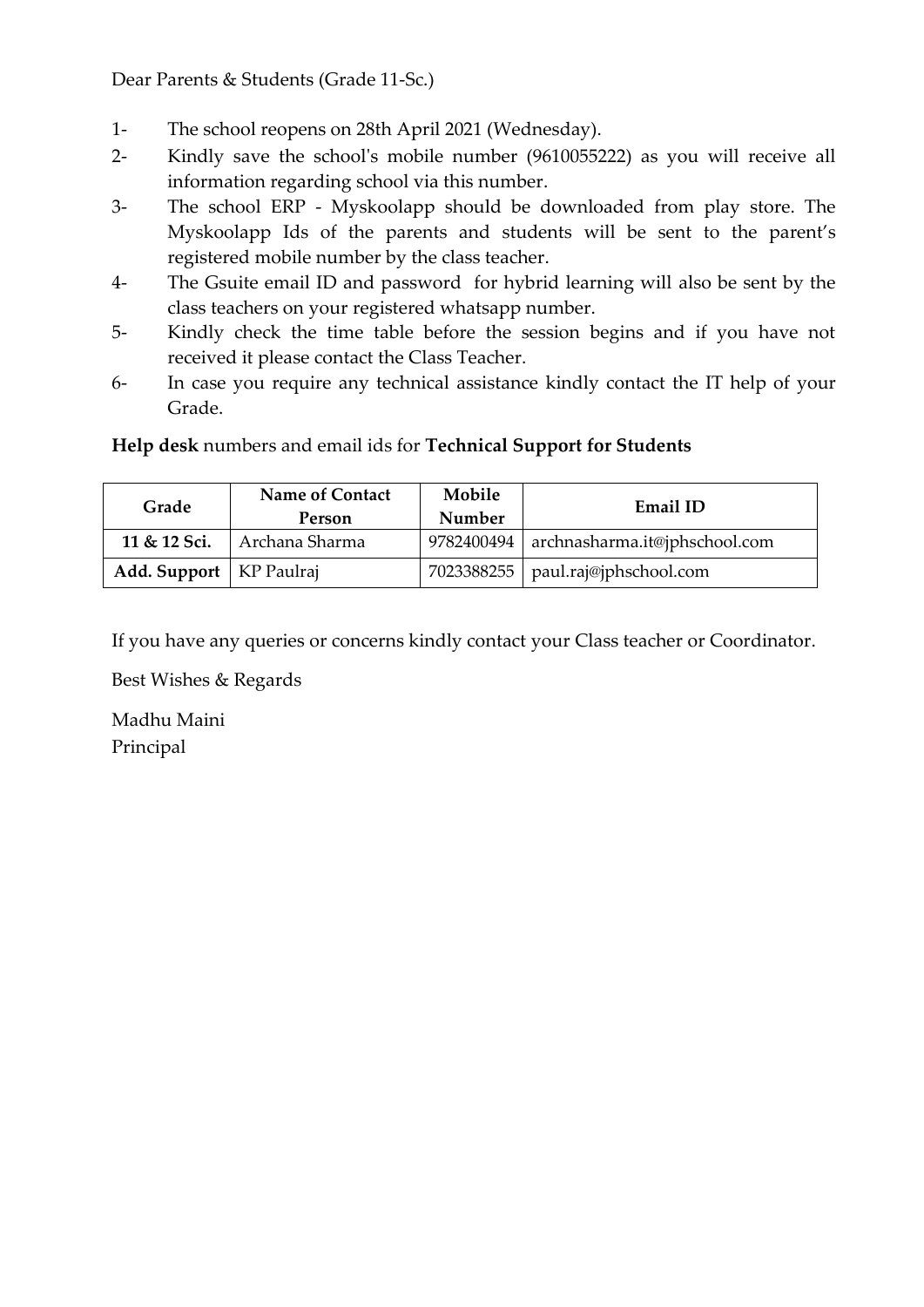Dear Parents & Students (Grade 11-Sc.)

**Regular classes would be conducted online from 28th of April'21 (Wednesday) onwards till further notice as per the latest Govt. directives.**

We are committed to provide a productive learning environment to your ward.

**Kindly note the following important points -**

- (a) Login to your Google classroom using the email and password shared by school. You can change the password for securing your account.
- (b) **Login at least 5 mins before the class time.**
- (c) Keep your devices fully charged. Check that your internet connection is stable and appropriate.
- (d) Keep your **camera on** for a better learning experience.
- (e) **For any kind of technical assistance you may contact at the helpdesk mail ID and contact number given below only between 7:45 a.m. to 1:50 p.m.**

| Grade                     | <b>Name of Contact</b><br>Person | Mobile<br>Number | <b>Email ID</b>                            |
|---------------------------|----------------------------------|------------------|--------------------------------------------|
|                           | 11 & 12 Sci.   Archana Sharma    |                  | 9782400494   archnasharma.it@jphschool.com |
| Add. Support   KP Paulraj |                                  |                  | 7023388255   paul.raj@jphschool.com        |

Take care of yourself and stay safe!

God Bless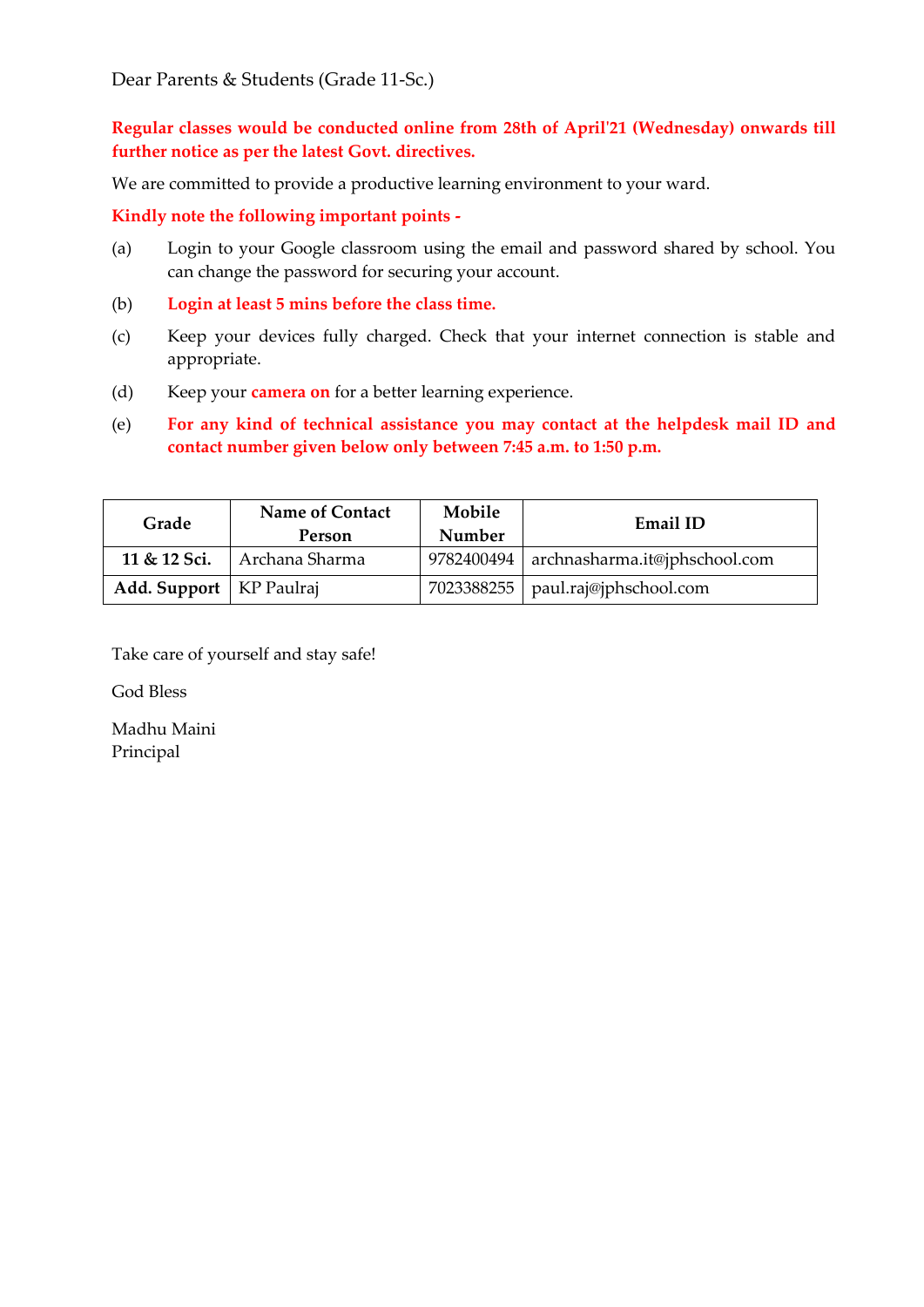|                         | Name of Contact  | Mobile     |                                   |
|-------------------------|------------------|------------|-----------------------------------|
| Grade                   | Person           | Number     | <b>Email ID</b>                   |
| $\overline{2}$          | Pooja Jamwal     | 9602832662 | poojajamwal.it@jphschool.com      |
| 3                       | Shiva Gaur       | 9694535140 | shivagaur.it@jphschool.com        |
| $\overline{\mathbf{4}}$ | Vishnu Sharma    | 9001920900 | vishnu.office@jphschool.com       |
| 5                       | Girwar Singh     | 9929267797 | girwarsingh.it@jphschool.com      |
| 6                       | Laxman Rao       | 9950841180 | itdept@jphschool.com              |
| $\overline{7}$          | Prachi Anand     | 9352138621 | prachianand.it@jphschool.com      |
| 8                       | Monica Shekhawat | 7597732757 | monicashekhawat.it@jphschool.com  |
| $\boldsymbol{9}$        | Jeet Mukherjee   | 9887404014 | jeetmukherjee.music@jphschool.com |
| 10                      | Ankita Sharma    | 9829246133 | ankita.coord@jphschool.com        |
| 11 & 12 Hum             | Himanshi Sharma  | 9928118345 | himanshi.it@jphschool.com         |
| 11 & 12 Com             | Nohar Solanki    | 9929610871 | noharsolanki.it@jphschool.com     |
| 11 & 12 Sci.            | Archana Sharma   | 9782400494 | archnasharma.it@jphschool.com     |
| Add. Support            | KP Paulraj       | 7023388255 | paul.raj@jphschool.com            |

# **Help desk** numbers and email ids for **Technical Support for Students 2021-22**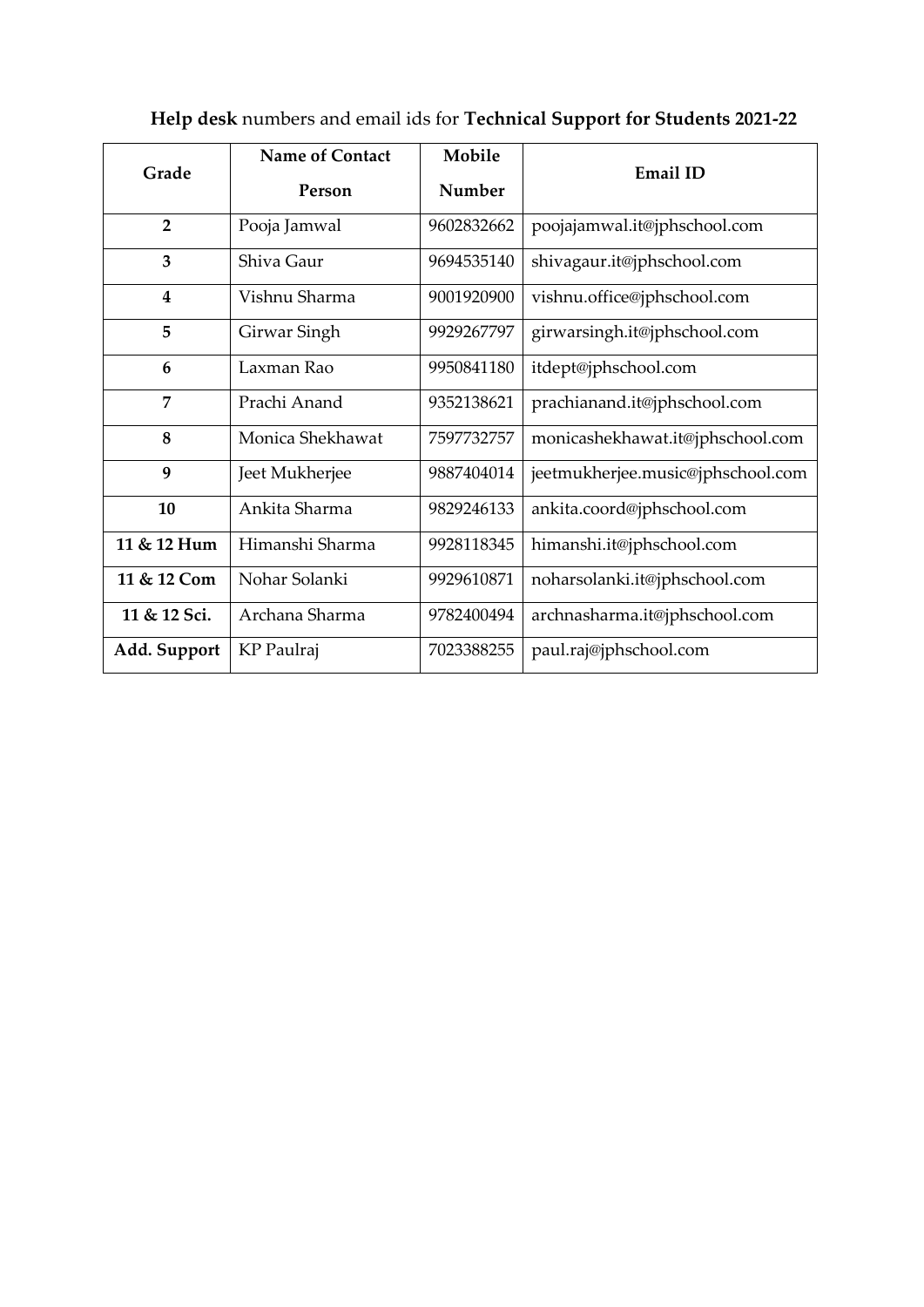# **Dear Parents (Grade 6 to12)**

We are all set to begin our classes from Monday, 5th of April2021 onwards-

- 1. Only online -Gr.6 to 8
- 2. Offline/Online-Gr.9 to 12

We are committed to provide a productive learning environment to your ward. Offline mode students to take care of the following important points-

- a) SchoolTimings-7:45a.m.to150p.m.
- b) Entry&Exit-Gateno.1and5
- c) Students would be allowed to leave the school in a systematic manner only.
- d) Wearing a mask is mandatory.
- e) Maintain social distancing at all times for your own safety.
- f) Do carry a 60ml sanitizer bottle.
- g) Bring your own tiffin, water bottle and napkin.
- h) Do not share or allow others to use or touch any of your personal belongings like stationery etc.
- i) Wear the school ID card.
- j) Wear the complete school uniform.

Kindly note-We are committed to take all recommended hygiene and social distancing precautions.

Online mode students

- a) Login to your Google classroom using the email and password shared by school. You can change the password later but make sure to remember it.
- b) Login at least 5mins before the class time.
- c) Keep your devices fully charged. Check that your internet connection is stable and appropriate.
- d) Keep your camera on for a better learning experience.
- e) ForanykindoftechnicalassistanceyoumaycontactatthehelpdeskmailIDand

| Grade          | Name of Contact | Mobile Number | Email ID                        |
|----------------|-----------------|---------------|---------------------------------|
|                | Pooja Ma'am     | 9602832662    | poojajamwalit@iohschool.com     |
| 3              | Shiva Ma'am     | 9694535140    | shivaqaur.it@iohschool.com      |
| $\overline{4}$ | Vishnu Sir      | 9001920900    | vishnu.office@iphschool.com     |
| 5              | Girwar Sir      | 9929267797    | qirwarsingh.it@iohschool.com    |
| 6              | Laxman Sir      | 9950841180    | itdept@iohschool.com            |
|                | Prachi Ma'am    | 9352138621    | prachianand.it@iphschool.com    |
| $\overline{8}$ | Monica Ma'am    | 7597732757    | monicashekhawat.it@iohschool.c  |
| $\overline{9}$ | <b>Jeet Sir</b> | 9887404014    | jeetmukherjee.music@iohschool.c |
| 10             | Ankita Ma'am    | 9829246133    | ankita.coord@phschool.com       |
| 11&12Hum       | Himanshi Ma'am  | 9928118346    | himanshi.it@iohschool.com       |
| 11&12Com       | Nohar Sir       | 9929610871    | noharsolanki.it@iohschool.com   |
| 11&12Sci.      | Archana Ma'am   | 9782400494    | archnasharma.it@phschool.com    |
| Add. Support   | Paul Sir        | 7023388255    | paul.raj@iohschool.com          |
|                |                 |               |                                 |

contactnumbergivenbelowonlybetween7:45a.m.to1:50 p.m.

Take care of yourself and stay safe! God Bless MadhuMaini

Principal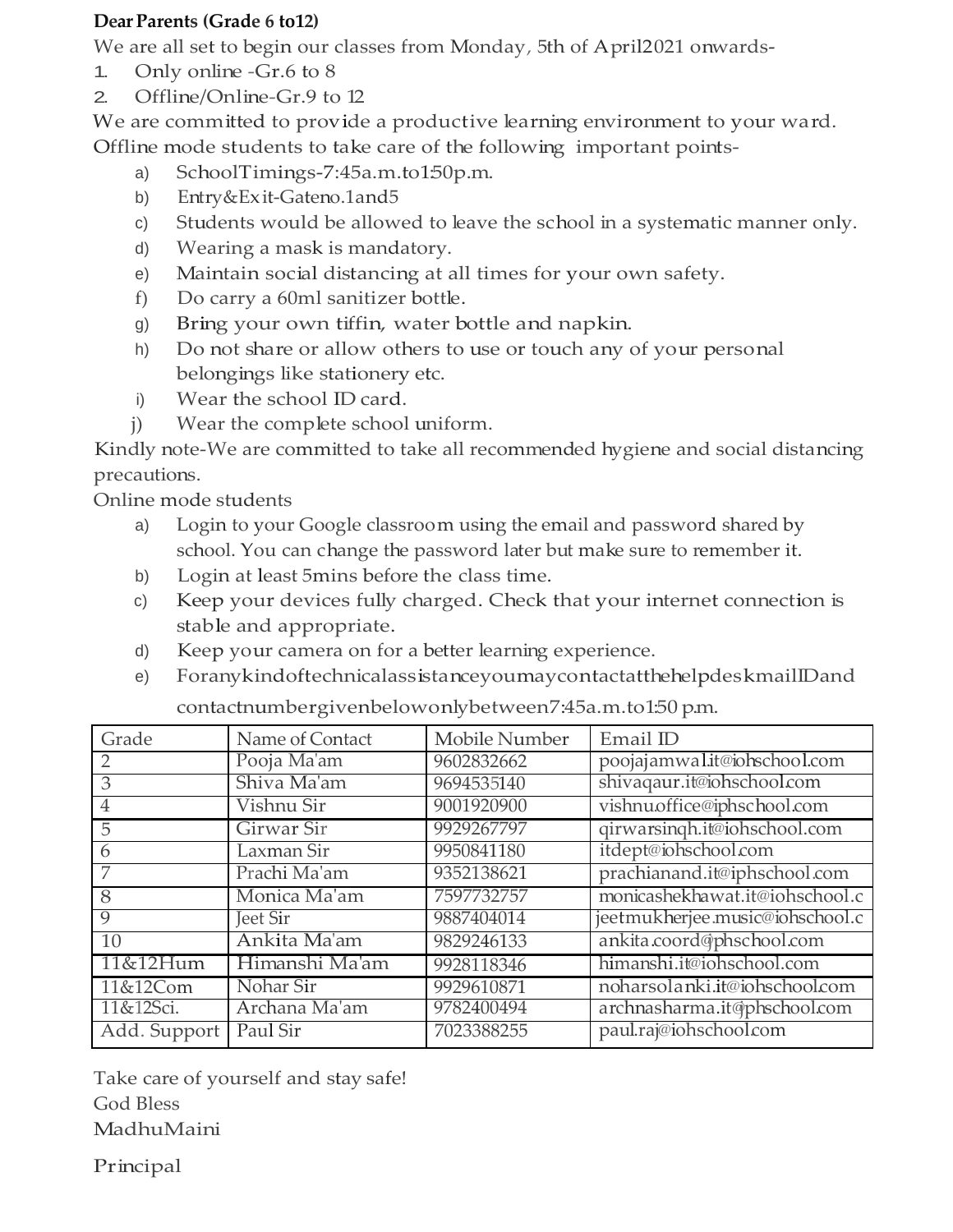# Circular

# **Dear Parents,**

# **With a view to keep you updated with the daily happenings of the school, important messages and circulars given by the school please download myskoolapp:-**

Steps to download Myskoolapp from google playstore ( for android phones)

# **Step 1**: Open Google play store



**Step 2:** Type Myskoolapp (select the app pointed by arrow)



# **Step 3**: Download and install the app



# **Step 4:** Enter your id and Password and

click login



## **or**

Scan the picture:-



For **Apple Users** please install the Myskoolapp from appstore on your IPhone and follow the step 4. You can directly download the app from the link **<https://goo.gl/AF7j5z>**

**\* For myskoolapp id, password kindly contact your ward's class teacher**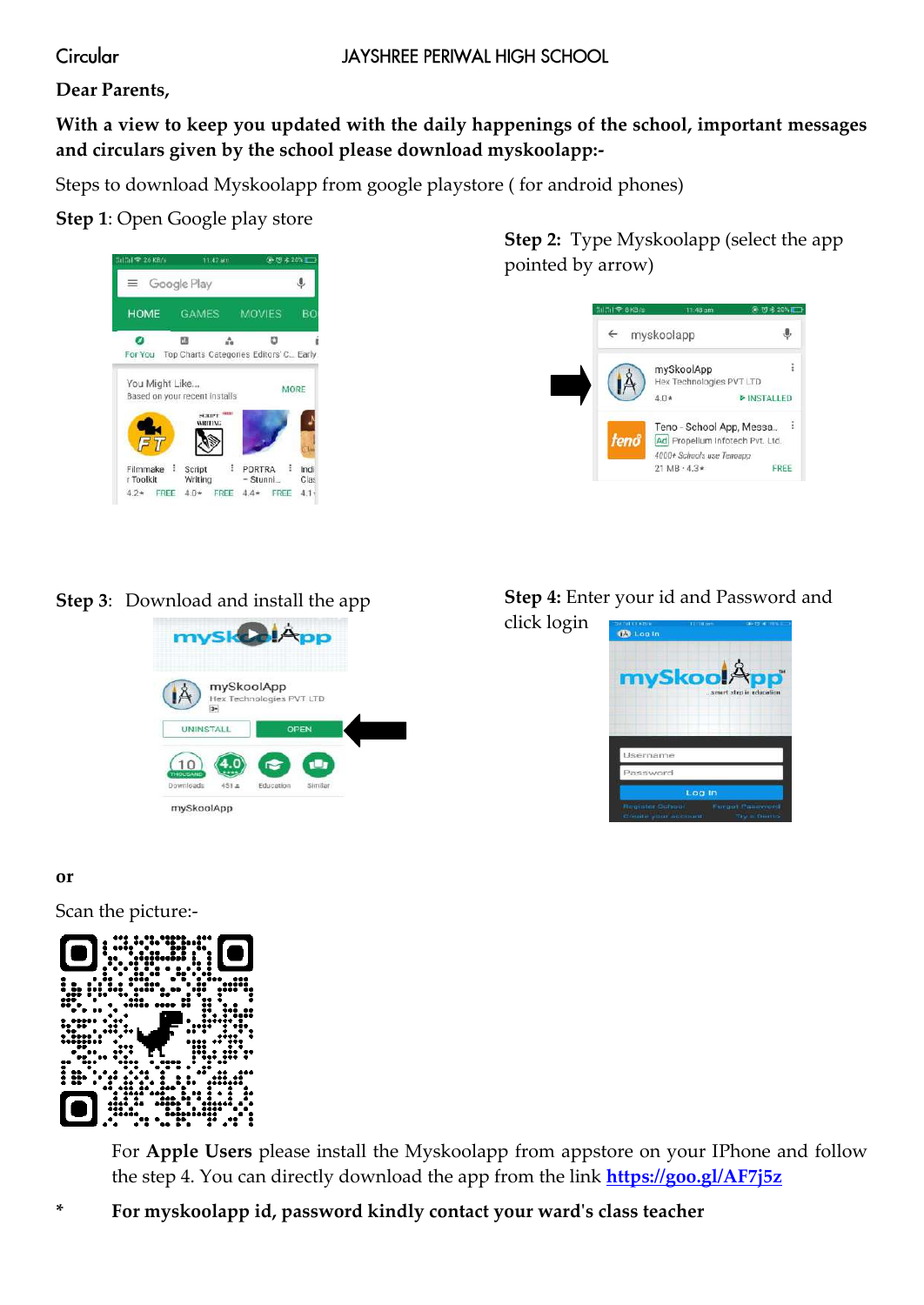Step 5: If you want to RECOVER your ID and Password

- 1. Please click forgot password right below the Login button.
- 2. Enter your Registered Phone number (with the school).
- 3. Enter the OTP that you received in your SMS.
- 4. Find the details (ID and Password) received as text message.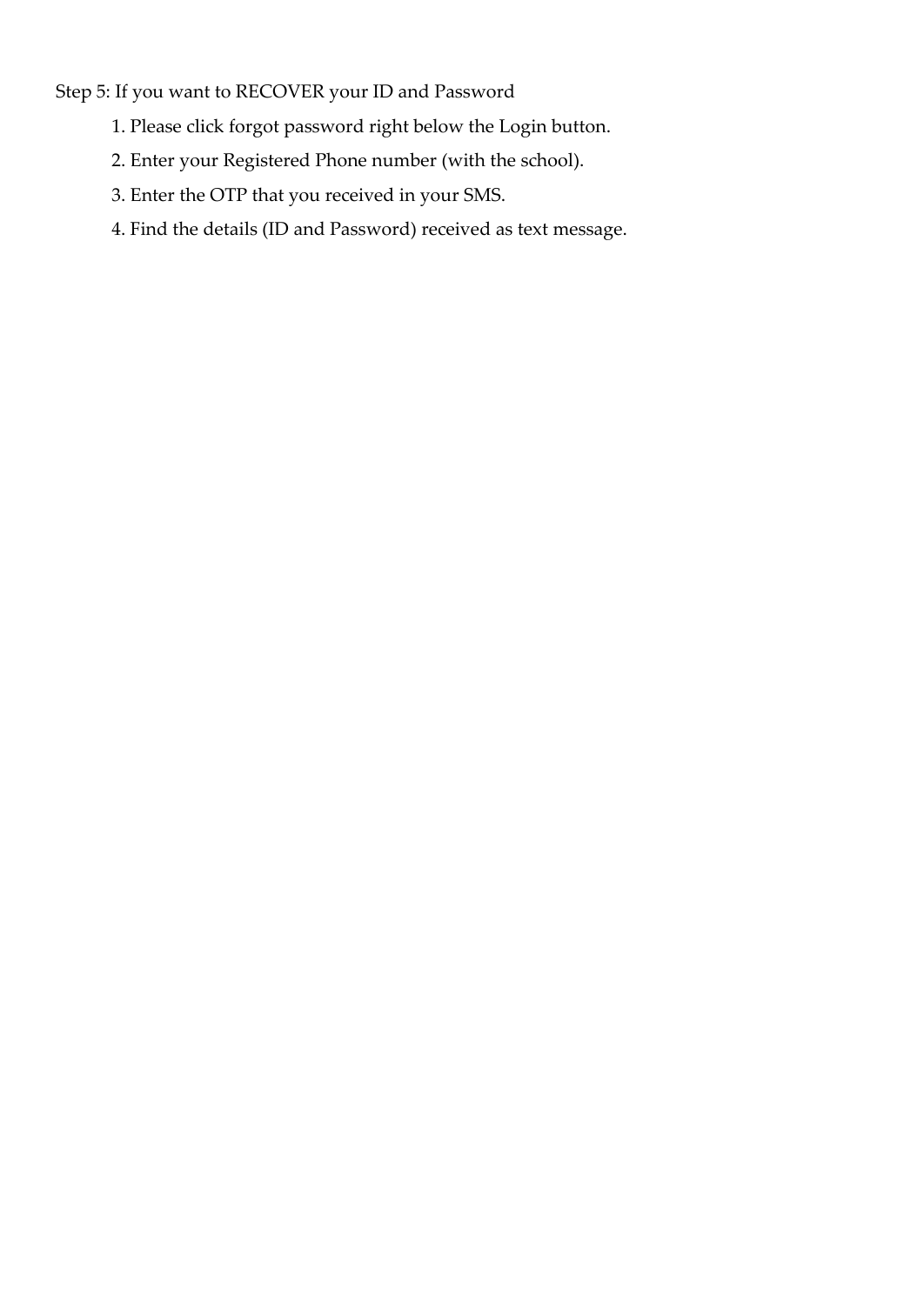# **Circular Jayshree Periwal High School Date: 19.05.2021**

# Dear Parents (Grade 10),

As you all must be aware that the CBSE from the Academic Session ending March, 2021 has introduced two levels of Mathematics. Not only would the two levels of examinations cater for different kinds of learners and allow different levels of testing, it would also reduce overall student stress levels.

- The nomenclature for the two Examinations will be; Mathematics-Standard for the existing level of examination, and Mathematics-Basic for the easier level of examination.
- A student who wishes to pursue Mathematics at Senior Secondary level must qualify the Mathematics-Standard exam at grade 10 level (Board Examination).
- A student who qualifies the Mathematics-Basic, shall be given an option to appear in Mathematics-Standard at the time of Compartment exams as per norms of the Board.
- In case student fails at any level of Mathematics, he/she can appear at the compartment examination as per the options given below:
	- In case of failure in Mathematics–Basic Compartment option would also be Mathematics-Basic.
	- In case of failure in Standard Mathematics Compartment option would be Mathematics-Standard or Mathematics- Basic.
- For further details you can visit the link given below: [http://cbseacademic.nic.in/web\\_material/Circulars/2019/03\\_Circular\\_2019.pdf](http://cbseacademic.nic.in/web_material/Circulars/2019/03_Circular_2019.pdf)
- Kindly fill the consent form and return the same to the class teacher latest by 26th May 2021(Wednesday).

# **CONSENT FORM - 2021-22**

Name of the student \_\_\_\_\_\_\_\_\_\_\_\_\_\_\_\_\_\_\_\_\_\_\_\_\_ Class \_\_\_\_\_\_\_\_\_\_\_\_\_\_\_ Section \_\_\_\_\_\_\_\_

Kindly choose any one of the options mentioned below and return the form to the class teacher latest by 26th May 2021(Wednesday).

| <b>Mathematics-Basic</b> |  |  |  |
|--------------------------|--|--|--|
|--------------------------|--|--|--|

Mathematics-Standard —



 $\overline{\phantom{a}}$  , and the contract of the contract of the contract of the contract of the contract of the contract of the contract of the contract of the contract of the contract of the contract of the contract of the contrac Parent's Name & Signature Student's Signature Student's Signature

Date: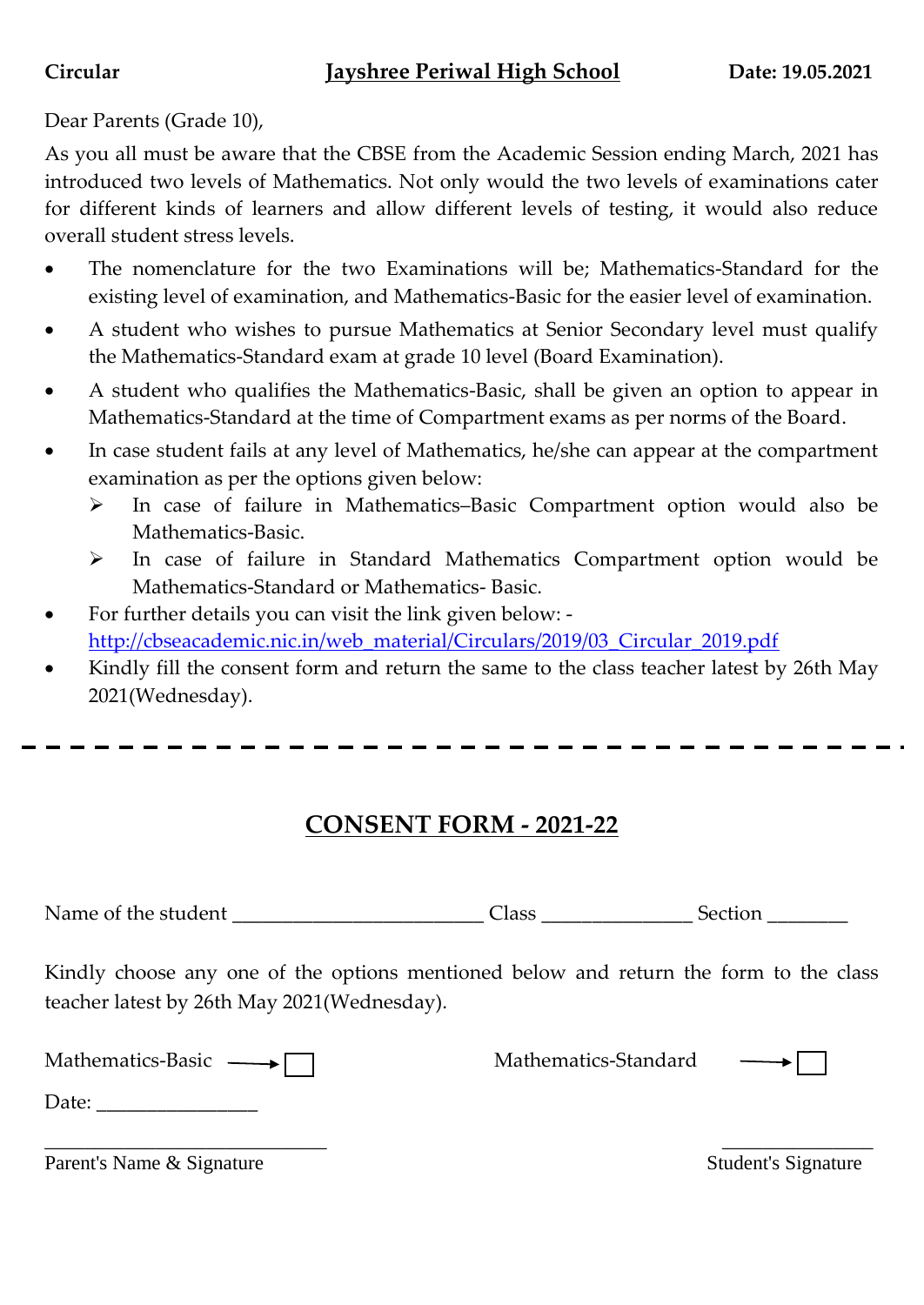# **Circular Jayshree Periwal High School Date: 19.05.2021**

Dear Parents (Grade 10),

As you all must be aware that the CBSE from the Academic Session ending March, 2021 has introduced two levels of Mathematics. Not only would the two levels of examinations cater for different kinds of learners and allow different levels of testing, it would also reduce overall student stress levels.

- The nomenclature for the two Examinations will be; Mathematics-Standard for the existing level of examination, and Mathematics-Basic for the easier level of examination.
- A student who wishes to pursue Mathematics at Senior Secondary level must qualify the Mathematics-Standard exam at grade 10 level (Board Examination).
- A student who opts for Mathematics- Basic will be able to pursue only Applied Mathematics at the senior secondary level.
- A student who qualifies the Mathematics-Basic, shall be given an option to appear in Mathematics-Standard at the time of Compartment exams as per norms of the Board.
- In case student fails at any level of Mathematics, he/she can appear at the compartment examination as per the options given below:
	- In case of failure in Mathematics–Basic Compartment option would also be Mathematics-Basic.
	- In case of failure in Standard Mathematics Compartment option would be Mathematics-Standard or Mathematics- Basic.
- For further details you can visit the link given below: [http://cbseacademic.nic.in/web\\_material/Circulars/2019/03\\_Circular\\_2019.pdf](http://cbseacademic.nic.in/web_material/Circulars/2019/03_Circular_2019.pdf)
- Kindly fill the consent form and return the same to the class teacher latest by 26th May 2021(Wednesday).

# **CONSENT FORM - 2021-22**

Name of the student and the student and  $\alpha$  Class and Section  $\alpha$ 

Kindly choose any one of the options mentioned below and return the form to the class teacher latest by 26th May 2021(Wednesday).

\_\_\_\_\_\_\_\_\_\_\_\_\_\_\_\_\_\_\_\_\_\_\_\_\_\_\_\_ \_\_\_\_\_\_\_\_\_\_\_\_\_\_\_

| Mathematics-Basic |  |
|-------------------|--|
|                   |  |

Mathematics-Standard



Date: \_\_\_\_\_\_\_\_\_\_\_\_\_\_\_\_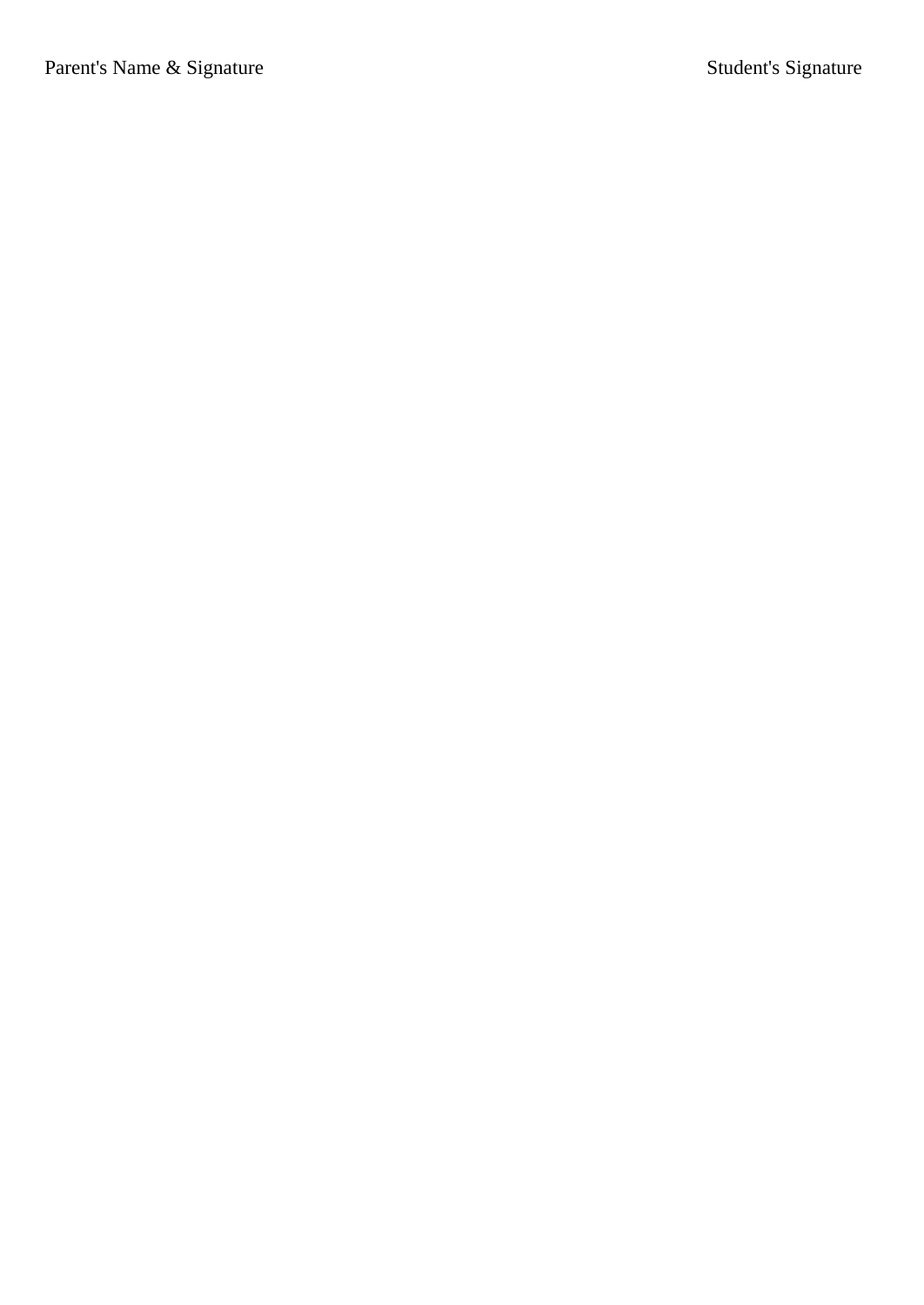# **Dear Parents & Students (New Gr. 10 & 12),**

**Regular classes would be conducted online from 12th of April'21 (Monday) onwards till further notice as per the latest Govt. directives.**

We are committed to provide a productive learning environment to your ward.

**Kindly note the following important points -**

- (a) Login to your Google classroom using the email and password shared by school. You can change the password for securing your account.
- (b) **Login at least 5 mins before the class time.**
- (c) Keep your devices fully charged. Check that your internet connection is stable and appropriate.
- (d) Keep your **camera on** for a better learning experience.
- (e) **For any kind of technical assistance you may contact at the helpdesk mail ID and contact number given below only between 7:45 a.m. to 1:50 p.m.**

| Grade          | <b>Name of Contact</b><br>Person | Mobile<br>Number | <b>Email ID</b>                   |
|----------------|----------------------------------|------------------|-----------------------------------|
| $\overline{2}$ | Pooja Jamwal                     | 9602832662       | poojajamwal.it@jphschool.com      |
| 3              | Shiva Gaur                       | 9694535140       | shivagaur.it@jphschool.com        |
| $\overline{4}$ | Vishnu Sharma                    | 9001920900       | vishnu.office@jphschool.com       |
| 5              | Girwar Singh                     | 9929267797       | girwarsingh.it@jphschool.com      |
| 6              | Laxman Rao                       | 9950841180       | itdept@jphschool.com              |
| $\overline{7}$ | Prachi Anand                     | 9352138621       | prachianand.it@jphschool.com      |
| 8              | Monica Shekhawat                 | 7597732757       | monicashekhawat.it@jphschool.com  |
| 9              | Jeet Mukherjee                   | 9887404014       | jeetmukherjee.music@jphschool.com |
| 10             | Ankita Sharma                    | 9829246133       | ankita.coord@jphschool.com        |
| 11 & 12 Hum    | Himanshi Sharma                  | 9928118345       | himanshi.it@jphschool.com         |
| 11 & 12 Com    | Nohar Solanki                    | 9929610871       | noharsolanki.it@jphschool.com     |
| 11 & 12 Sci.   | Archana Sharma                   | 9782400494       | archnasharma.it@jphschool.com     |
| Add. Support   | KP Paulraj                       | 7023388255       | paul.raj@jphschool.com            |

Take care of yourself and stay safe!

God Bless Madhu Maini Principal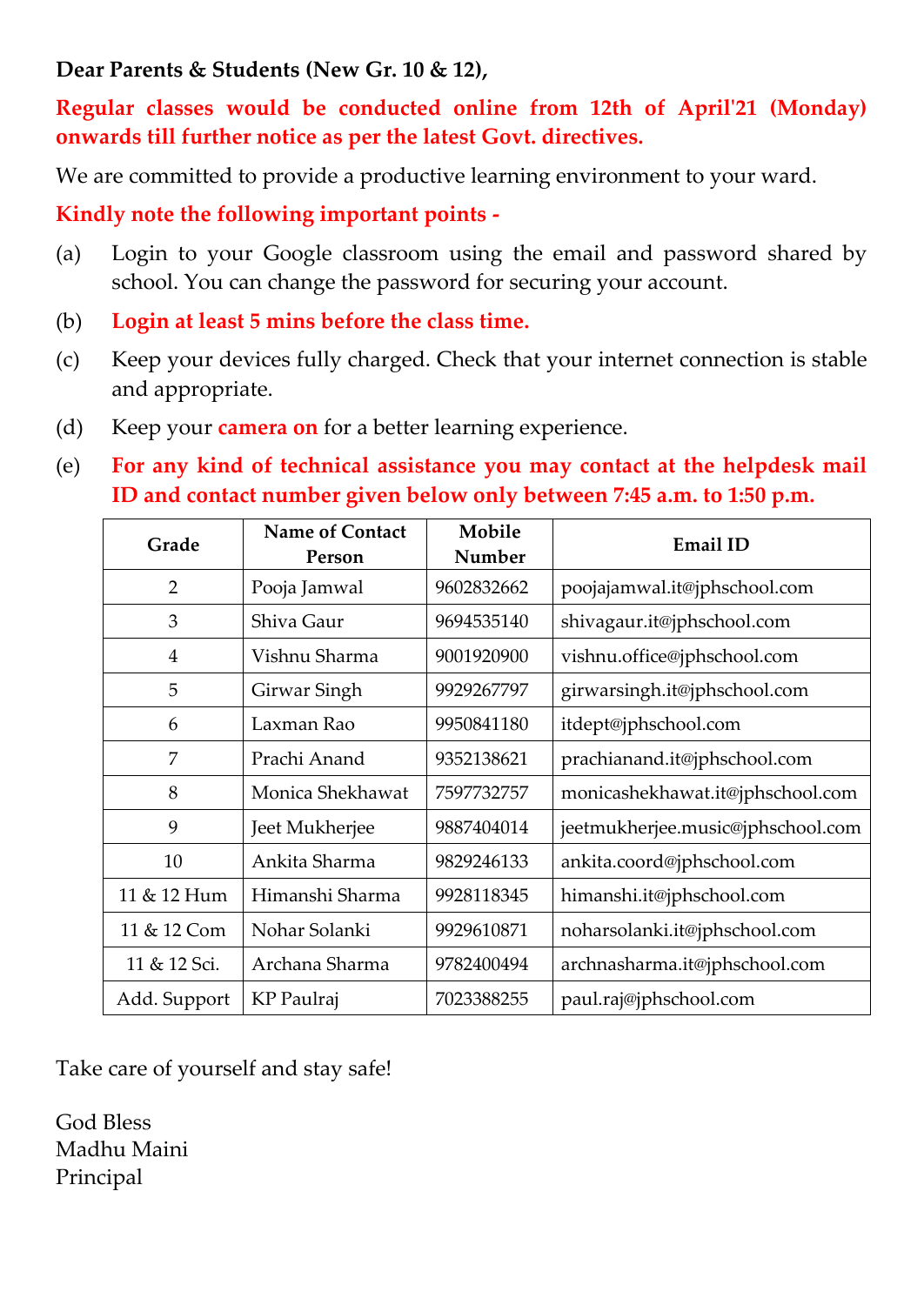# **Dear HODs / Educators** (Grade 10th & 12th, 2021-2022)

The Term I Examinations will commence from 15th July. The Time-Table will be shared soon.

The **HODs** of each subject must initiate the process of making question papers. Kindly note the following:

# **Guidelines with respect to Question papers:**

- 1. The **Question Paper** in each subject shall be of **50 marks**. (FA, Dance, Music **30 Marks**)
- 2. The structure of the question paper shall be as follows:

| Subject          | <b>Total</b> | <b>Structure</b> |            | <b>Time Allowed</b> |
|------------------|--------------|------------------|------------|---------------------|
|                  | <b>Marks</b> | <b>OTQs</b>      | Subjective |                     |
| All Subjects     | 50           | 10               | 40         | $15$ min $+90$ min  |
| FA, Music, Dance | 30           | 10               | 20         | $15$ min+ $45$ min  |

# **15 mins** additional will be given to the students for **uploading**.

- 3. **HODs** must ensure that the question paper is designed according to the latest pattern suggested by the CBSE (there could be slight variation).
- 4. All subject HODs must submit **3 sets** of the question paper with Answer key. For subjects where the exam is held on two calendar dates, **5 sets** must be submitted.
- 5. The OTQ part of the question paper will be compulsorily "Autocorrect" mode. So the OTQs must be submitted as a separate document.(Single set, which will be common to all sets).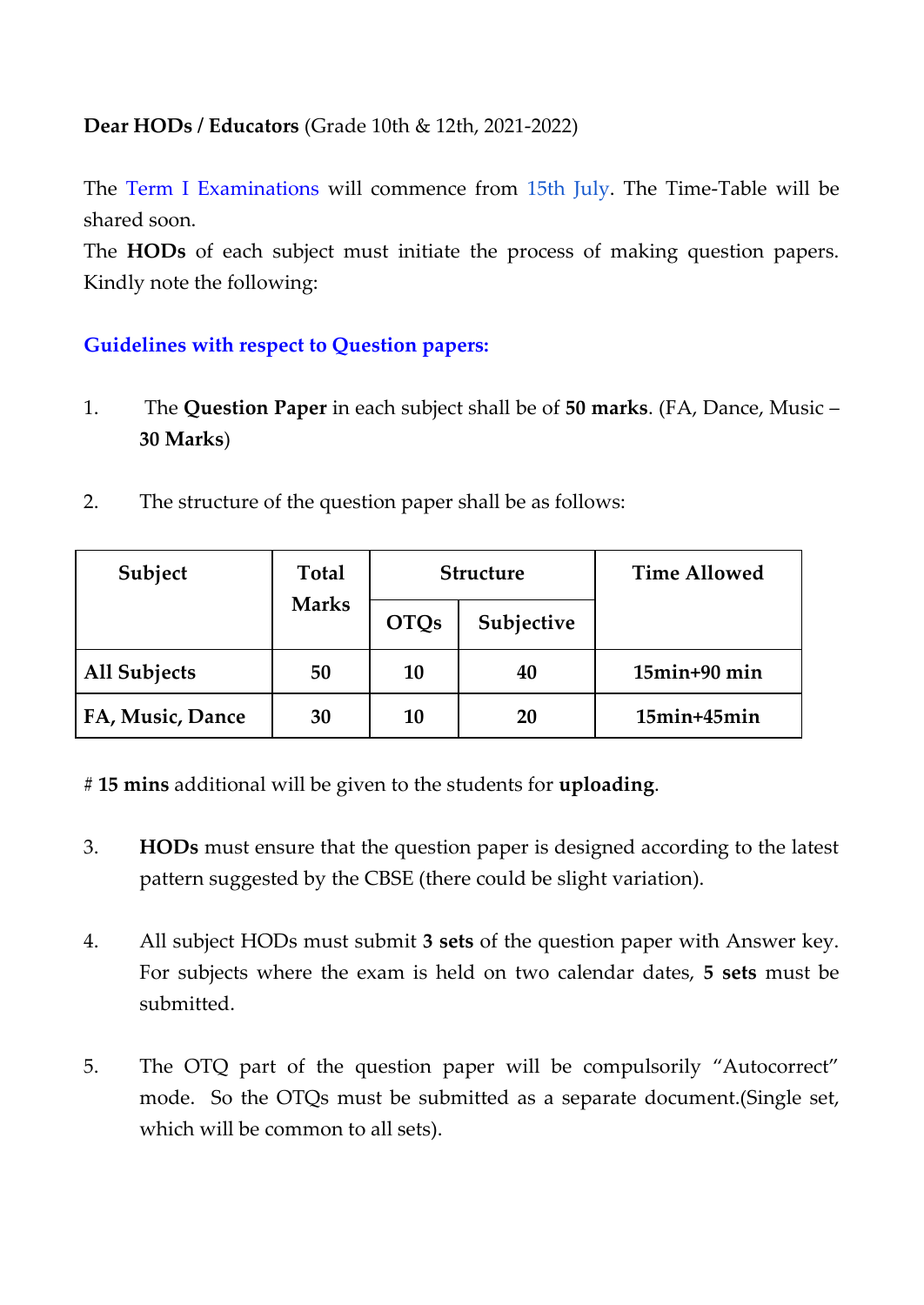# **Conduction of the Exam:**

- 1. First, the **"OTQ" paper (Autocorrect)** will be assigned to the students as per theschedule time.
- 2. They will be allowed a time period of **15 minutes** to complete and submit the paper.
- 3. Subsequently,(with a gape of **5min**) the "Subjective" paper will be scheduled and assigned, which the students will complete and upload the answer sheets within the time allotted to them.

# **Guidelines for submitting Question Paper, Answer Key & Blue Print**:

The **HODs** must ensure the compliance of the following:

- ❖ Collect question papers with the answer key from their team latest by **5th June.**
- ❖ Submit Final question paper to the examination cell latest by **15th June.**
- ❖ Submit all documents in the **"MS Word Document"** format only.
- ❖ Indicate the **date of examination** and the **set** (A, B,or C respectively) on the question paper.
- ❖ Submit documents through his/her official email Id only.
- ❖ Submit the documents on the official email ID of the Examination Department givenbelow -

# [exam.jphs@jphschool.com](mailto:exam.jphs@jphschool.com)

**Note:** # It is the responsibility of the subject teacher to ensure that every student writes the paper. It is mandatory to appear in the term exam. (If not on the main exam day due to some emergency or medical reason, then later on).

# The answer scripts are **not to be returned** to the children.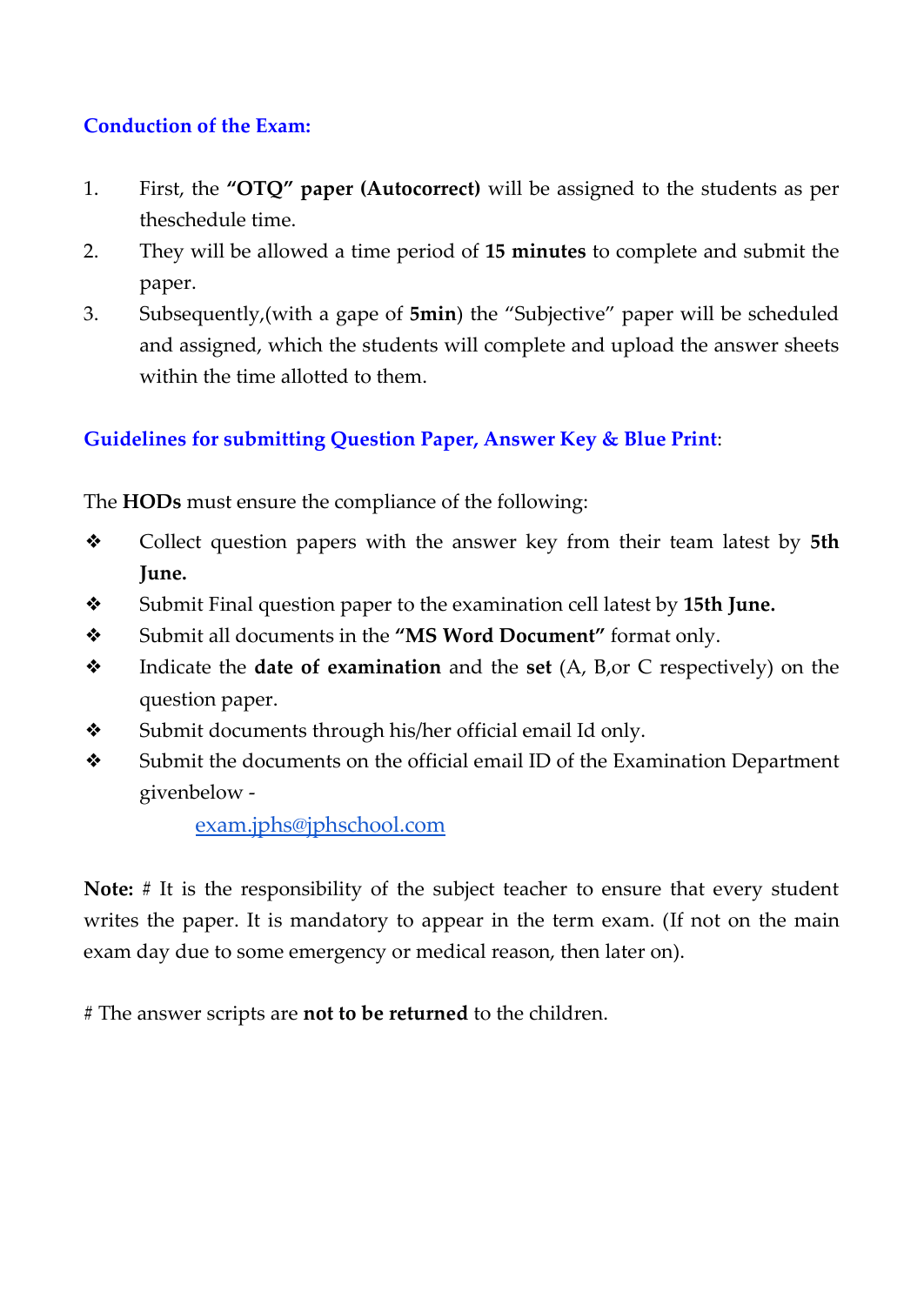**Dear Students (11-Sc. A, B, C, I)**

| S. No.                  | Subject                      | <b>Teacher's Name</b> | Contact No. |
|-------------------------|------------------------------|-----------------------|-------------|
| 1                       | French                       | SarojJalan            | 9468598794  |
| $\overline{2}$          | Economics                    | DeepaliSomani Sharma  | 9828812333  |
| 3                       | Psychology                   | Anjali Singh          | 8560093333  |
| $\overline{\mathbf{4}}$ | <b>Physical Education</b>    | Niketa Jain           | 9799842095  |
| 5                       | Entrepreneurship             | AnshikaYadav          | 9929859651  |
| 6                       | <b>Commercial Art</b>        | NeelamKoolwal         | 9828391848  |
| 7                       | <b>Informatics Practices</b> | Himanshi Sharma       | 9928118345  |
| 8                       | <b>Kathak Dance</b>          | GunjanBhargava        | 9929217947  |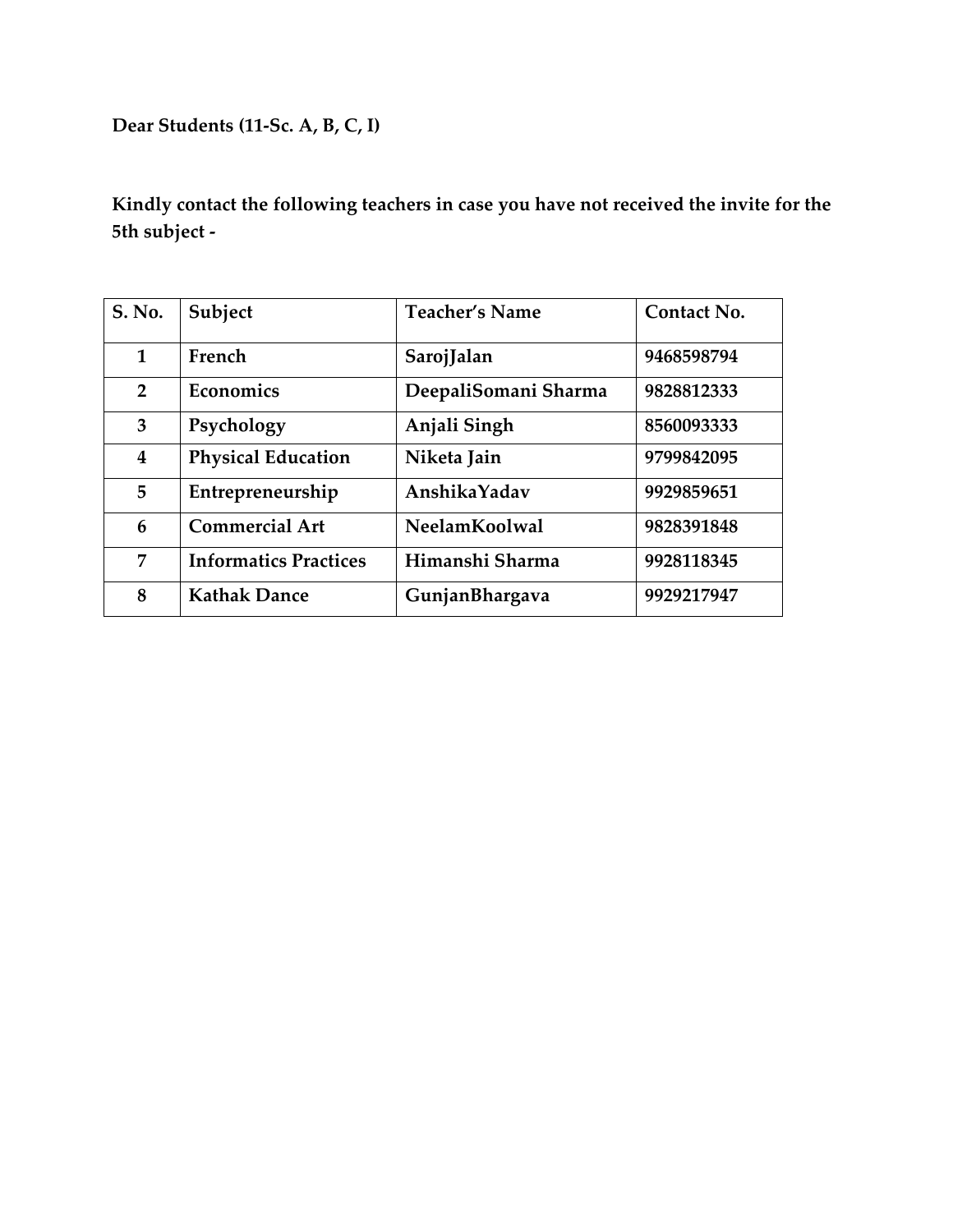**Dear Students (11-Sc. D, E, F)**

| S. No.         | Subject                      | <b>Teacher's Name</b> | Contact No. |
|----------------|------------------------------|-----------------------|-------------|
|                | <b>Physical Education</b>    | Niketa Jain           | 9799842095  |
| $\overline{2}$ | <b>Commercial Art</b>        | NeelamKoolwal         | 9828391848  |
|                | <b>Informatics Practices</b> | Himanshi Sharma       | 9928118345  |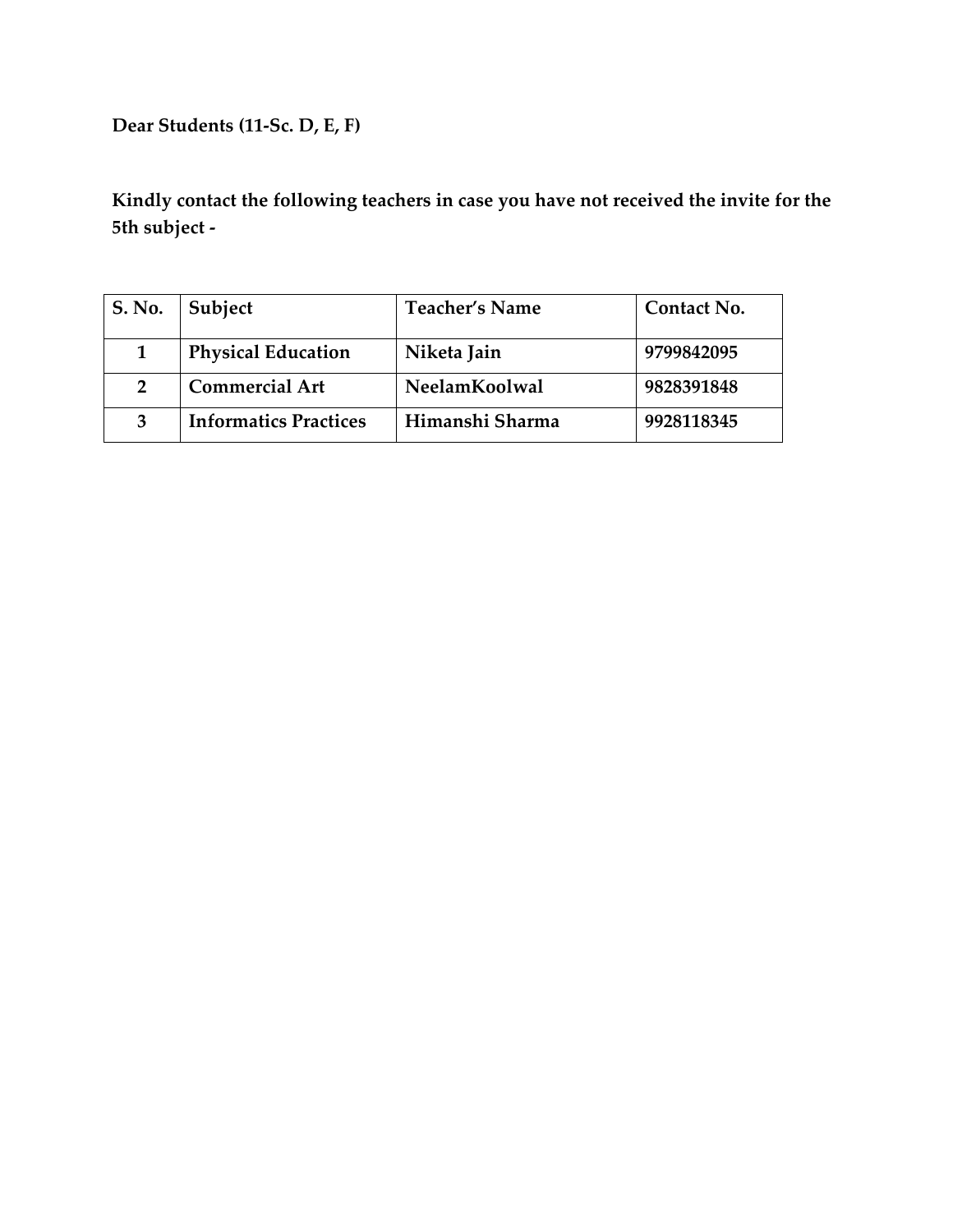**Dear Students (11-Sc. G)**

**Kindly contact the following teachers in case you have not received the invite for the 5th subject -**

| S. No.         | Subject                      | <b>Teacher's Name</b> | Contact No. |
|----------------|------------------------------|-----------------------|-------------|
| 1              | <b>Physical Education</b>    | Niketa Jain           | 9799842095  |
| $\overline{2}$ | <b>Commercial Art</b>        | NeelamKoolwal         | 9828391848  |
| 3              | <b>Informatics Practices</b> | Himanshi Sharma       | 9928118345  |
| 4              | Psychology                   | Anjali Singh          | 8560093333  |

**Dear Students (11-Sc. G)**

| S. No.         | Subject                      | <b>Teacher's Name</b>         | Contact No. |
|----------------|------------------------------|-------------------------------|-------------|
| 1              | <b>Physical Education</b>    | <b>Surendra Singh Rathore</b> | 9982214141  |
| $\overline{2}$ | <b>Commercial Art</b>        | NeelamKoolwal                 | 9828391848  |
| 3              | <b>Informatics Practices</b> | Himanshi Sharma               | 9928118345  |
| 4              | Psychology                   | Anjali Singh                  | 8560093333  |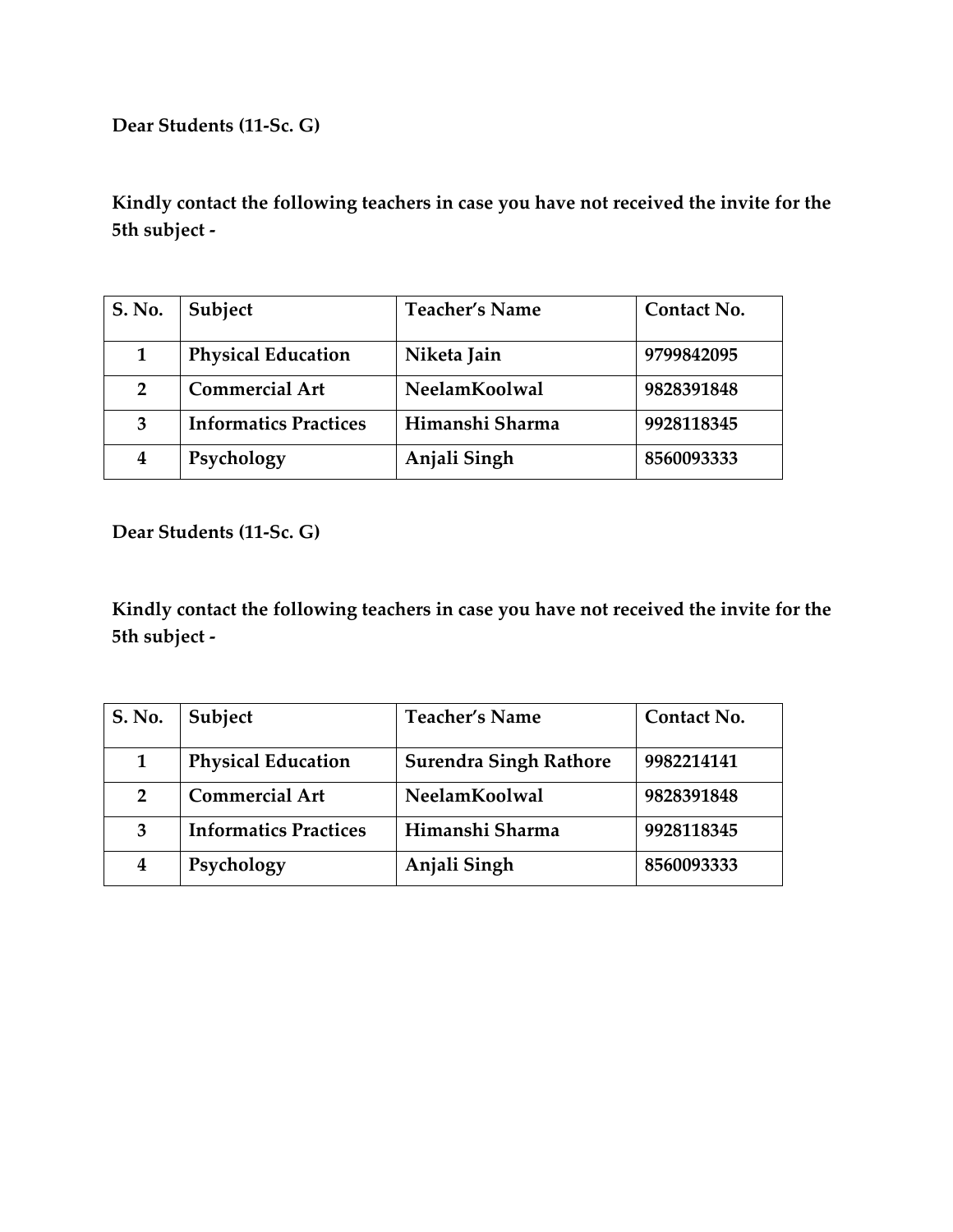**Dear Students (11-Sc. H)**

| S. No.         | Subject                      | <b>Teacher's Name</b>         | Contact No. |
|----------------|------------------------------|-------------------------------|-------------|
|                | <b>Physical Education</b>    | <b>Surendra Singh Rathore</b> | 9982214141  |
| $\overline{2}$ | <b>Commercial Art</b>        | NeelamKoolwal                 | 9828391848  |
| 3              | <b>Informatics Practices</b> | Himanshi Sharma               | 9928118345  |
| 4              | Psychology                   | Anjali Singh                  | 8560093333  |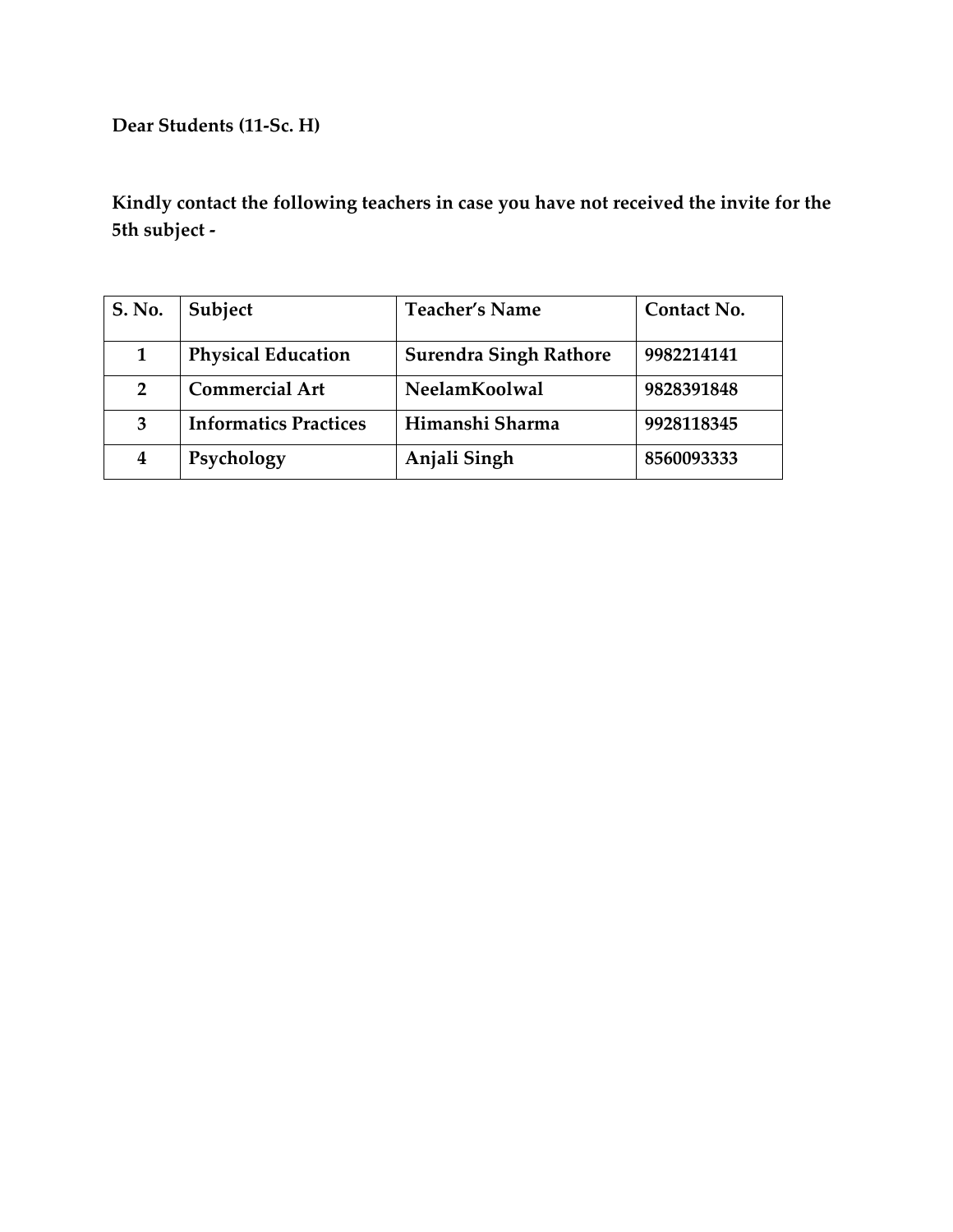Dear HoDs/Educators,

Kindly follow the guidelines for the Assessment schedule planned for the Old Grade 12 (Session 2020-21) as stated under:

- 1. The question paper will be created in Autocorrect mode using the Google Forms only. (Must ensure that the Answer Key is fed in.)
- 2. The questions must be in the same sequence for all students (**Single set, no jumbling)**.
- 2. The HoDs must create required number of copies as per the sections of the Google form question paper and share it with all the **subject teachers a day prior**.
- 3. The Assessment will be conducted on the **Respective Subject Classrooms** only.
- 4. The question papers will be scheduled by the **respective subject teachers** in their **subject classrooms** preferably a day prior.

| 5.<br>The time schedule for the conduct of the test is as follows – |  |
|---------------------------------------------------------------------|--|
|---------------------------------------------------------------------|--|

| <b>PAPERI</b>                                        |                   |
|------------------------------------------------------|-------------------|
| Teacher / Invigilator Login Time                     | 8:50 am           |
| Time slot to post the link by subject teachers       | 8:50 to 8:55 am   |
| Time for scheduling (Periodic Test Component) Paper  | 8:55 am           |
| Time Allowed                                         | 15 minutes        |
| Submission                                           | $9.15$ am         |
| <b>PAPER 2</b>                                       |                   |
| Time to post the link by subject teachers            | 9:20 to 9:25 am   |
| Time slot for scheduling (Term Exam Component) Paper | $9:30$ am         |
| Time Allowed (for 35 / 40 mark paper)                | <b>60 Minutes</b> |
| Submission                                           | 10.30 am          |
| Time Allowed (for 20 mark paper)                     | <b>30 Minutes</b> |
| Submission                                           | $10.00$ am        |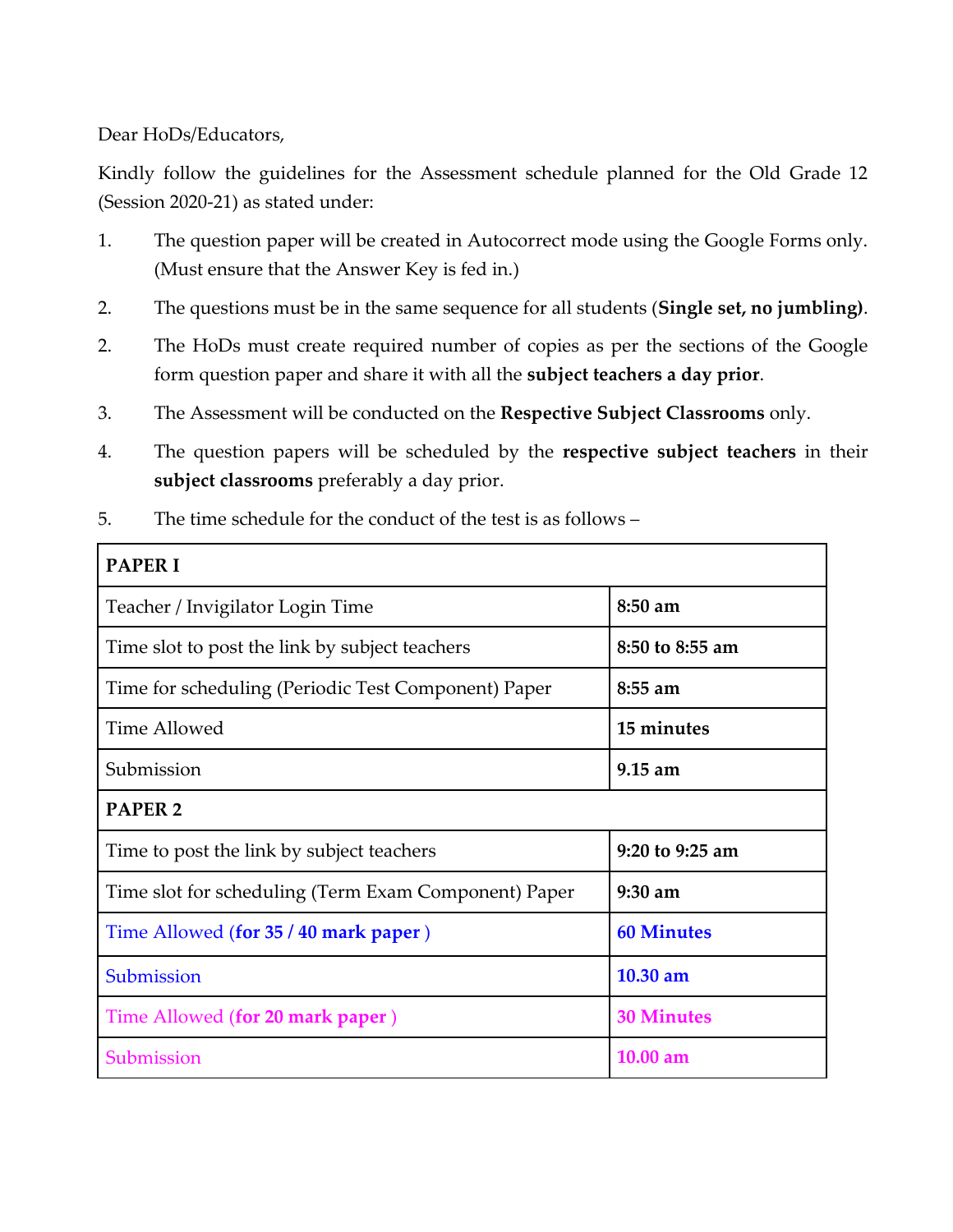- 6. Each subject teacher must add the invigilator to his classroom as a co-teacher. Coteachers will be **removed from the classroom by the subject teachers after all the exams are over only**. Please do not leave on your own.
- 7. The subject teachers must personally check the attendance and ensure that all students take the exam. You must call the students, especially the ones who were absent earlier to join the exam. **Your periods during exam duration will be adjusted.**
- 8. The marks from the Google forms shall be exported into a Google sheet file (which can be obtained by downloading the responses in Google sheet and editing it for obtaining marks scored by each student). **This should not be confused with exporting marks inside the classroom, which we are not doing, so that the marks are not visible to the students.**
- 9. The subject teacher then must mail the marks list to the Results Cell latest by the next day of the exam.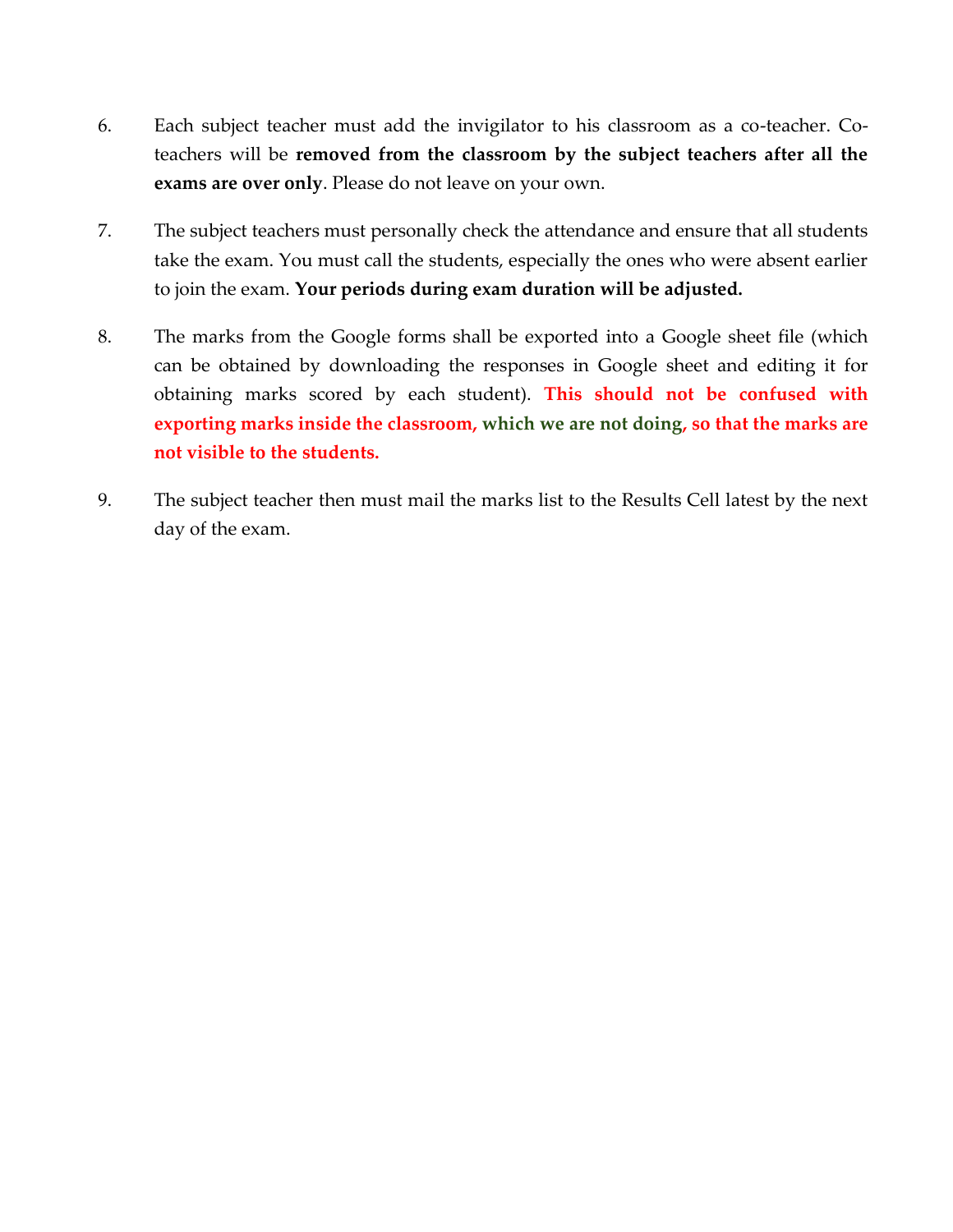Date: 27.06.21 Send by Broadcast

Dear Students(Grade 6 to 12)

We hope you have relaxed and rejuvenated with your family during the vacation.

The online classes will resume from 28th of June'21 (Monday). Kindly check your schedule and login to the Google Classrooms accordingly.

The timings for classes would be 8:00 am to 1:50 pm.

Eagerly waiting to meet all of you virtually.

God Bless!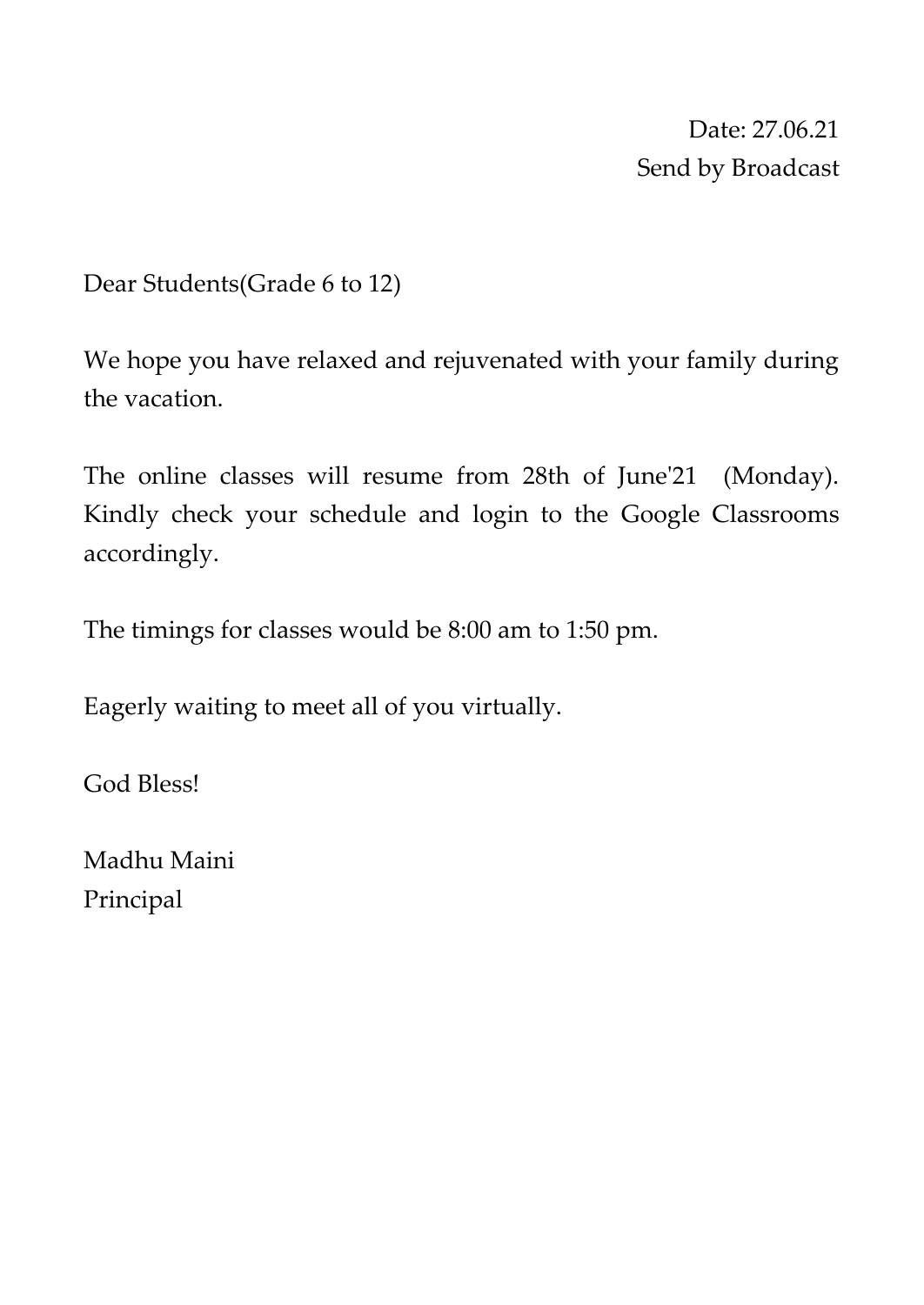### Dear Parents,

**All the Olympiad exams are (OPTIONAL) and will be conducted ONLINE for the year 2021-22**.

1. If you would like to register for the **IGKO, IEO, IMO, NSO Olympiads, (conducted by SOF)**  please click on the link given below. **[https://bit.ly/SofOnlineRegistration](http://fapp1.ftrans01.com/QDJCEAWFP?id=15165=dh8ACQcDBlQNHwEOUFxTBlYIB1sDAAYNBgJQVFcCBgZQVQYOUgNSV1lSVghSBgEEUAhJEVUSCkdfVwVZBlNxAlgCWVUYVVgPRFJSC1JWAAZXAAVUD1JTBwcCH1gRQkFfGkxWWEZGBkxeFxZYCBYAB0tSWg8YMCZ+c3QiZyNmDgxRH0YK&fl=XRdESQwZGARZExQISANERARfRlIGTwFbXR4ydC91dCRiJWA=&ext=aWQ9MTUxNjU9ZGg4QUNRY0RCbFFOSDFJQlZsTUlCZ1FEVTFjRkJGSURVd0ZRQXdOVVZWTU5Cd01BQTFjRkExMWFWbGhlVVFnRFhBUkpEMWdKQzBCRFhnVndIRmRaQ2xwTlUxWmJTZ1pVQ2xKV0RsQlhBUWRjQndGVUFsaGFTRmhGRjBCZkdSNERWQk5BQ0JoUVF4QlpEUmNKVjB0VFdRZ2VaQ1o5SWlkMVozY3pEd3hTVFJNRyZhbXA7Zmw9WFJkRVNVVU1HRTFhQ2hBWENod2ZaUXBYZWd4YkNBeFJZbFFFV1JaQ1F3UkJDbDlY)**

You will require the following details for registration :-

- SCHOOL CODE –**RJ0441**
- NAMEOFSCHOOL–**JAYSHREE PERIWAL HIGH SCHOOL**
- SCHOOLADDRESS– **3, CHITRAKOOT SCHEME, AJMER ROAD, JAIPUR-302021**
- PHONE **0141-4132222**
- EMAIL **[office@jphschool.com](mailto:office@jpischool.com)**
- **NOTE**: Only one of the dates in each Olympiads given below will be allotted by SOF.

## **The DATE OF EXAMS are as follows:-**

| S. No.                  | <b>Grades</b> | <b>Subject</b>       | Date of Exam                            |
|-------------------------|---------------|----------------------|-----------------------------------------|
| 1                       | 1 to 10       | IGKO(G.K.)           | 13th Nov. (Sat.), 14th Nov. (Sun.) 2021 |
| 2                       | 1 to 12       | $IEO$ (English)      | 23th Oct. (Sat.), 24th Oct. (Sun.) 2021 |
| 3                       | 1 to 12       | <b>IMO</b> (Math)    | 24th Dec. (Fri.), 26th Dec. (Sun.) 2021 |
| $\overline{\mathbf{4}}$ | 1 to 12       | <b>NSO</b> (Science) | 11th Dec. (Sat.), 12th Dec. (Sun.) 2021 |

- \* A practice test will be conducted by SOF to familiarize the students with the test protocols.
- $\mathbf{\hat{P}}$  The devise to be used for online exams must have a webcam and internet connectivity.
- Guidelines for SOF exams may be accessed by clicking [https://sofworld.org/guidelines-sof-olympiads-2021](http://fapp1.ftrans01.com/QDJCEAWFP?id=15165=dh8ACQcDBlQNH1cMA1RSV1AJB1pWUQYDUghXVFBQAAQEBlRbUAYHBw9aBlhVVwYBVFdJEVUSCkdfVwVZBlNxAlgCWVUYVVgPRFJSC1JWAAZXAAVUD1JTBwcCH1gRQkFfGkxWWEZGBkxeFxZYCBYAB0tSWg8YMCZ+c3QiZyNmDgxRH0YK&fl=XRdESQwZGARZExQISANERARfRlIGTwFbXR4ydC91dCRiJWA=&ext=aWQ9MTUxNjU9ZGg4QUNRY0RCbFFOSHdkZkJBUUNCRkJWVTFkVlZscFZWZ1JVQmx3QVV3WUFVVlJkQkZkVUJnOVZCZ3dBWFFNRkExZEpEMWdKQzBCRFhnVndIRmRaQ2xwTlUxWmJTZ1pVQ2xKV0RsQlhBUWRjQndGVUFsaGFTRmhGRjBCZkdSNERWQk5BQ0JoUVF4QlpEUmNKVjB0VFdRZ2VaQ1o5SWlkMVozY3pEd3hTVFJNRyZhbXA7Zmw9WFJkRVNVVU1HRTFMREFKT0NSZGNVa3RlUndVWUJoZGRWRlFQV1F0VFFraEdERllVV1ZwT0QwZ0tCVjBWU0FJR1Z3QT0=)
- \* For doubts or any further query please contact SOF-0124-4951200.
- \* For more information visit[:www.sofworld.org.](http://www.sofworld.org/)
- 2. To register for **International Informatics Olympiads (IIO) (conducted by Silver Zone),** please click on the following link:

**https://r.silverzone.org?id=102118 School Code: 79163**

Whatsapp helpline No. for parents: 8448992604 Demo video for online registration click on: https://youtu.be/ehp0NOJknPg **The date of exam for grade 1 to 12 is 30th October, 2021.**

3. To register for **NSTSE Olympiad(conducted by Unified Council),** please click on the following link: **https://www.unifiedcouncil.com/studreg.aspx Unified School Registration number (USRN): 12497** For further any query regarding **NSTSE** please contact Unified Council Team on 040-24545862 / 9603064939

**The date of exam for grade 1 to 12 is 22nd January, 2022.** 

## **IMPORTANT NOTE:-**

- Students will be able to directly register for the exams with the respective link mentioned above. Registration fee is to be paid online.
- \* Exam will be conducted online therefore the students can appear from home.
- \* Roll numbers and guidelines will be shared with students and schools by the Olympiad organization.
- $\bullet$  Students may use a desktop/laptop/smart phone for the exam having a functional webcam.
- Exact time of the exam will be shared with students and schools by the Olympiad organization.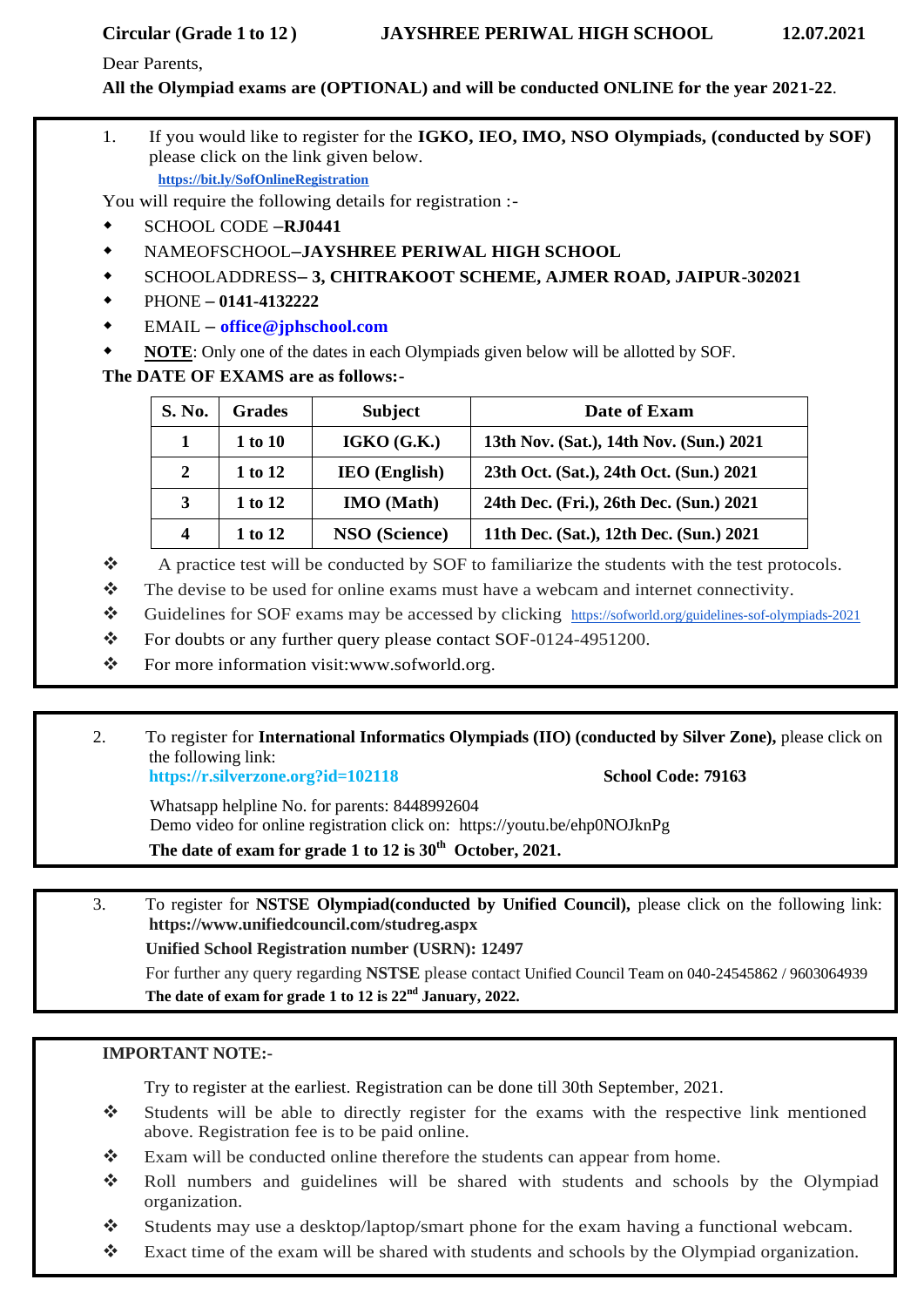Dear Parents,

**All the Olympiad exams are (OPTIONAL) and will be conducted ONLINE for the year 2021-22**.

1. If you would like to register for the **IGKO, IEO, IMO, NSO Olympiads, (conducted by SOF)**  please click on the link given below. **[https://bit.ly/SofOnlineRegistration](http://fapp1.ftrans01.com/QDJCEAWFP?id=15165=dh8ACQcDBlQNHwEOUFxTBlYIB1sDAAYNBgJQVFcCBgZQVQYOUgNSV1lSVghSBgEEUAhJEVUSCkdfVwVZBlNxAlgCWVUYVVgPRFJSC1JWAAZXAAVUD1JTBwcCH1gRQkFfGkxWWEZGBkxeFxZYCBYAB0tSWg8YMCZ+c3QiZyNmDgxRH0YK&fl=XRdESQwZGARZExQISANERARfRlIGTwFbXR4ydC91dCRiJWA=&ext=aWQ9MTUxNjU9ZGg4QUNRY0RCbFFOSDFJQlZsTUlCZ1FEVTFjRkJGSURVd0ZRQXdOVVZWTU5Cd01BQTFjRkExMWFWbGhlVVFnRFhBUkpEMWdKQzBCRFhnVndIRmRaQ2xwTlUxWmJTZ1pVQ2xKV0RsQlhBUWRjQndGVUFsaGFTRmhGRjBCZkdSNERWQk5BQ0JoUVF4QlpEUmNKVjB0VFdRZ2VaQ1o5SWlkMVozY3pEd3hTVFJNRyZhbXA7Zmw9WFJkRVNVVU1HRTFhQ2hBWENod2ZaUXBYZWd4YkNBeFJZbFFFV1JaQ1F3UkJDbDlY)**

You will require the following details for registration :-

- SCHOOL CODE –**RJ0441**
- NAMEOFSCHOOL–**JAYSHREE PERIWAL HIGH SCHOOL**
- SCHOOLADDRESS– **3, CHITRAKOOT SCHEME, AJMER ROAD, JAIPUR-302021**
- PHONE **0141-4132222**
- EMAIL **[office@jphschool.com](mailto:office@jpischool.com)**
- **NOTE**: Only one of the dates in each Olympiads given below will be allotted by SOF.

**The DATE OF EXAMS are as follows:-**

| S. No.           | <b>Grades</b> | <b>Subject</b>       | Date of Exam                            |
|------------------|---------------|----------------------|-----------------------------------------|
| 1                | 7 to 10       | IGKO(G.K.)           | 13th Nov. (Sat.), 14th Nov. (Sun.) 2021 |
| 2                | 7 to 12       | <b>IEO</b> (English) | 23th Oct. (Sat.), 24th Oct. (Sun.) 2021 |
| 3                | 7 to 12       | <b>IMO</b> (Math)    | 24th Dec. (Fri.), 26th Dec. (Sun.) 2021 |
| $\boldsymbol{4}$ | 7 to 12       | <b>NSO</b> (Science) | 11th Dec. (Sat.), 12th Dec. (Sun.) 2021 |

- \* A practice test will be conducted by SOF to familiarize the students with the test protocols.
- $\mathbf{\hat{P}}$  The devise to be used for online exams must have a webcam and internet connectivity.
- Guidelines for SOF exams may be accessed by clicking [https://sofworld.org/guidelines-sof-olympiads-2021](http://fapp1.ftrans01.com/QDJCEAWFP?id=15165=dh8ACQcDBlQNH1cMA1RSV1AJB1pWUQYDUghXVFBQAAQEBlRbUAYHBw9aBlhVVwYBVFdJEVUSCkdfVwVZBlNxAlgCWVUYVVgPRFJSC1JWAAZXAAVUD1JTBwcCH1gRQkFfGkxWWEZGBkxeFxZYCBYAB0tSWg8YMCZ+c3QiZyNmDgxRH0YK&fl=XRdESQwZGARZExQISANERARfRlIGTwFbXR4ydC91dCRiJWA=&ext=aWQ9MTUxNjU9ZGg4QUNRY0RCbFFOSHdkZkJBUUNCRkJWVTFkVlZscFZWZ1JVQmx3QVV3WUFVVlJkQkZkVUJnOVZCZ3dBWFFNRkExZEpEMWdKQzBCRFhnVndIRmRaQ2xwTlUxWmJTZ1pVQ2xKV0RsQlhBUWRjQndGVUFsaGFTRmhGRjBCZkdSNERWQk5BQ0JoUVF4QlpEUmNKVjB0VFdRZ2VaQ1o5SWlkMVozY3pEd3hTVFJNRyZhbXA7Zmw9WFJkRVNVVU1HRTFMREFKT0NSZGNVa3RlUndVWUJoZGRWRlFQV1F0VFFraEdERllVV1ZwT0QwZ0tCVjBWU0FJR1Z3QT0=)
- For doubts or any further query please contact SOF-0124-4951200.
- For more information visit[:www.sofworld.org.](http://www.sofworld.org/)
- 2. To register for **International Informatics Olympiads (IIO) (conducted by Silver Zone),** please click on the following link:

**https://r.silverzone.org?id=102118 School Code: 79163**

Whatsapp helpline No. for parents: 8448992604 Demo video for online registration click on: https://youtu.be/ehp0NOJknPg

**The date of exam for grade 7 to 12 is 30th October, 2021.**

3. To register for **NSTSE Olympiad(conducted by Unified Council),** please click on the following link: **https://www.unifiedcouncil.com/studreg.aspx**

**Unified School Registration number (USRN): 12497**

For further any query regarding **NSTSE** please contact Unified Council Team on 040-24545862 / 96030 64939 **The date of exam for grade 7 to 12 is 22nd January, 2022.** 

## **IMPORTANT NOTE:-**

- Students will be able to directly register for the exams with the respective link mentioned above. Registration fee is to be paid online.
- $\mathbf{\hat{P}}$  Exam will be conducted online therefore the students can appear from home.
- Roll numbers and guidelines will be shared with students and schools by the Olympiad organization.
- $\bullet$  Students may use a desktop/laptop/smart phone for the exam having a functional webcam.
- Exact time of the exam will be shared with students and schools by the Olympiad organization.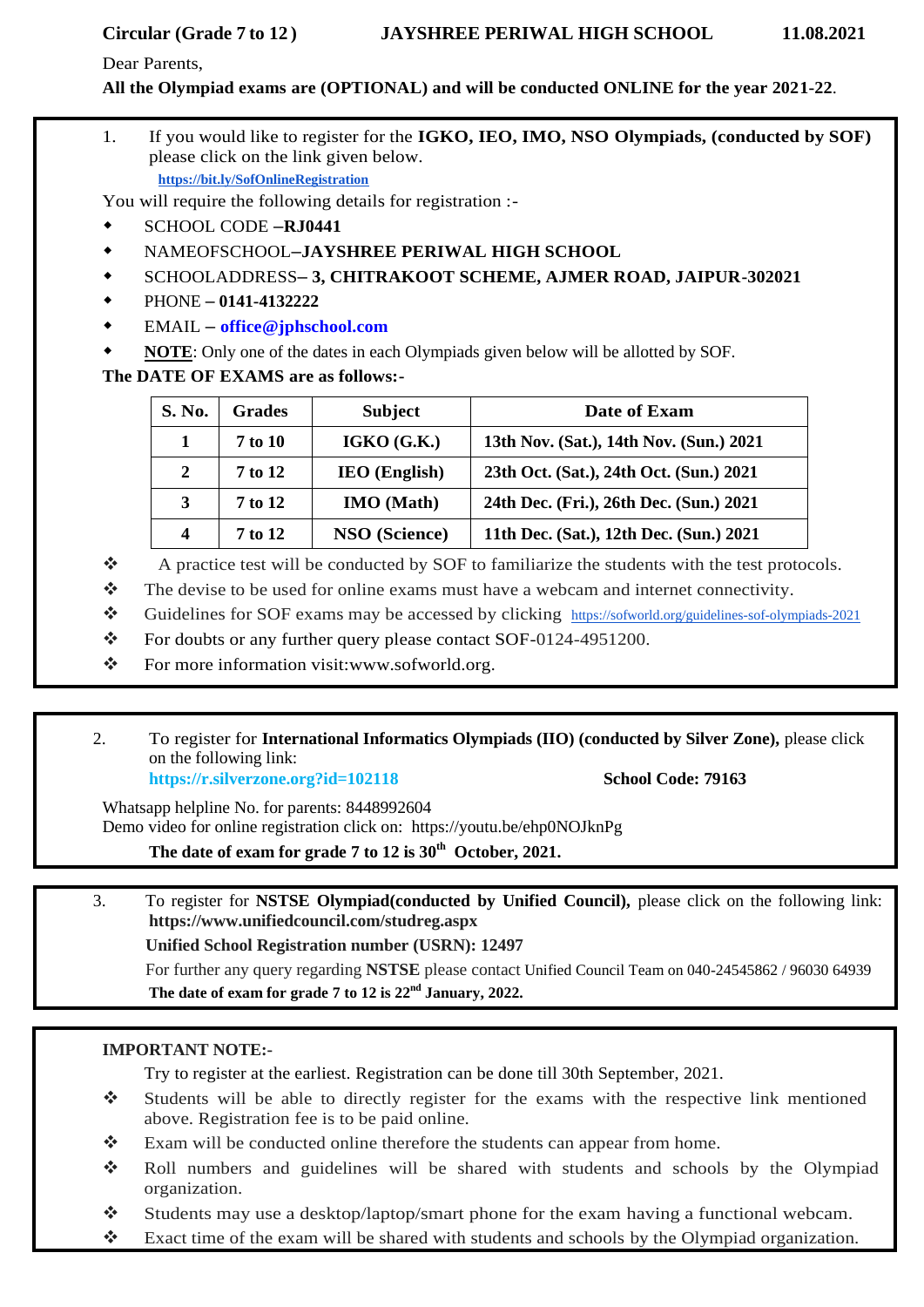# **Reminder - 2**

Dear Parents,

**All the Olympiad exams are (OPTIONAL) and will be conducted ONLINE for the year 2021-22**.

1. If you would like to register for the **IGKO, IEO, IMO, NSO Olympiads, (conducted by SOF)**  please click on the link given below. **[https://bit.ly/SofOnlineRegistration](http://fapp1.ftrans01.com/QDJCEAWFP?id=15165=dh8ACQcDBlQNHwEOUFxTBlYIB1sDAAYNBgJQVFcCBgZQVQYOUgNSV1lSVghSBgEEUAhJEVUSCkdfVwVZBlNxAlgCWVUYVVgPRFJSC1JWAAZXAAVUD1JTBwcCH1gRQkFfGkxWWEZGBkxeFxZYCBYAB0tSWg8YMCZ+c3QiZyNmDgxRH0YK&fl=XRdESQwZGARZExQISANERARfRlIGTwFbXR4ydC91dCRiJWA=&ext=aWQ9MTUxNjU9ZGg4QUNRY0RCbFFOSDFJQlZsTUlCZ1FEVTFjRkJGSURVd0ZRQXdOVVZWTU5Cd01BQTFjRkExMWFWbGhlVVFnRFhBUkpEMWdKQzBCRFhnVndIRmRaQ2xwTlUxWmJTZ1pVQ2xKV0RsQlhBUWRjQndGVUFsaGFTRmhGRjBCZkdSNERWQk5BQ0JoUVF4QlpEUmNKVjB0VFdRZ2VaQ1o5SWlkMVozY3pEd3hTVFJNRyZhbXA7Zmw9WFJkRVNVVU1HRTFhQ2hBWENod2ZaUXBYZWd4YkNBeFJZbFFFV1JaQ1F3UkJDbDlY)**

You will require the following details for registration :-

- SCHOOL CODE –**RJ0441**
- NAMEOFSCHOOL–**JAYSHREE PERIWAL HIGH SCHOOL**
- SCHOOLADDRESS– **3, CHITRAKOOT SCHEME, AJMER ROAD, JAIPUR-302021**
- PHONE **0141-4132222**
- EMAIL **[office@jphschool.com](mailto:office@jpischool.com)**
- **NOTE**: Only one of the dates in each Olympiads given below will be allotted by SOF.

**The DATE OF EXAMS are as follows:-**

| S. No. | <b>Grades</b> | <b>Subject</b>       | Date of Exam                            |
|--------|---------------|----------------------|-----------------------------------------|
|        | 1 to 10       | IGKO(G.K.)           | 13th Nov. (Sat.), 14th Nov. (Sun.) 2021 |
| 2      | 1 to 12       | <b>IEO</b> (English) | 23th Oct. (Sat.), 24th Oct. (Sun.) 2021 |
| 3      | 1 to 12       | <b>IMO</b> (Math)    | 24th Dec. (Fri.), 26th Dec. (Sun.) 2021 |
| 4      | 1 to 12       | NSO (Science)        | 11th Dec. (Sat.), 12th Dec. (Sun.) 2021 |

- \* A practice test will be conducted by SOF to familiarize the students with the test protocols.
- $\mathbf{\hat{P}}$  The devise to be used for online exams must have a webcam and internet connectivity.
- Guidelines for SOF exams may be accessed by clicking [https://sofworld.org/guidelines-sof-olympiads-2021](http://fapp1.ftrans01.com/QDJCEAWFP?id=15165=dh8ACQcDBlQNH1cMA1RSV1AJB1pWUQYDUghXVFBQAAQEBlRbUAYHBw9aBlhVVwYBVFdJEVUSCkdfVwVZBlNxAlgCWVUYVVgPRFJSC1JWAAZXAAVUD1JTBwcCH1gRQkFfGkxWWEZGBkxeFxZYCBYAB0tSWg8YMCZ+c3QiZyNmDgxRH0YK&fl=XRdESQwZGARZExQISANERARfRlIGTwFbXR4ydC91dCRiJWA=&ext=aWQ9MTUxNjU9ZGg4QUNRY0RCbFFOSHdkZkJBUUNCRkJWVTFkVlZscFZWZ1JVQmx3QVV3WUFVVlJkQkZkVUJnOVZCZ3dBWFFNRkExZEpEMWdKQzBCRFhnVndIRmRaQ2xwTlUxWmJTZ1pVQ2xKV0RsQlhBUWRjQndGVUFsaGFTRmhGRjBCZkdSNERWQk5BQ0JoUVF4QlpEUmNKVjB0VFdRZ2VaQ1o5SWlkMVozY3pEd3hTVFJNRyZhbXA7Zmw9WFJkRVNVVU1HRTFMREFKT0NSZGNVa3RlUndVWUJoZGRWRlFQV1F0VFFraEdERllVV1ZwT0QwZ0tCVjBWU0FJR1Z3QT0=)
- \* For doubts or any further query please contact SOF-0124-4951200.
- \* For more information visit[:www.sofworld.org.](http://www.sofworld.org/)

### 2. To register for **International Informatics Olympiads (IIO) (conducted by Silver Zone),** please click on the following link: **https://r.silverzone.org?id=102118 School Code: 79163**

Whatsapp helpline No. for parents: 8448992604 Demo video for online registration click on: https://youtu.be/ehp0NOJknPg **The date of exam for grade 1 to 12 is 30th October, 2021.**

3. To register for **NSTSE Olympiad(conducted by Unified Council),** please click on the following link: **https://www.unifiedcouncil.com/studreg.aspx**

**Unified School Registration number (USRN): 12497**

For further any query regarding **NSTSE** please contact Unified Council Team on 040-24545862 / 96030 64939 **The date of exam for grade 1 to 12 is 22nd January, 2022.** 

## **IMPORTANT NOTE:-**

- Students will be able to directly register for the exams with the respective link mentioned above. Registration fee is to be paid online.
- Exam will be conducted online therefore the students can appear from home.
- Roll numbers and guidelines will be shared with students and schools by the Olympiad organization.
- Students may use a desktop/laptop/smart phone for the exam having a functional webcam.
- Exact time of the exam will be shared with students and schools by the Olympiad organization.